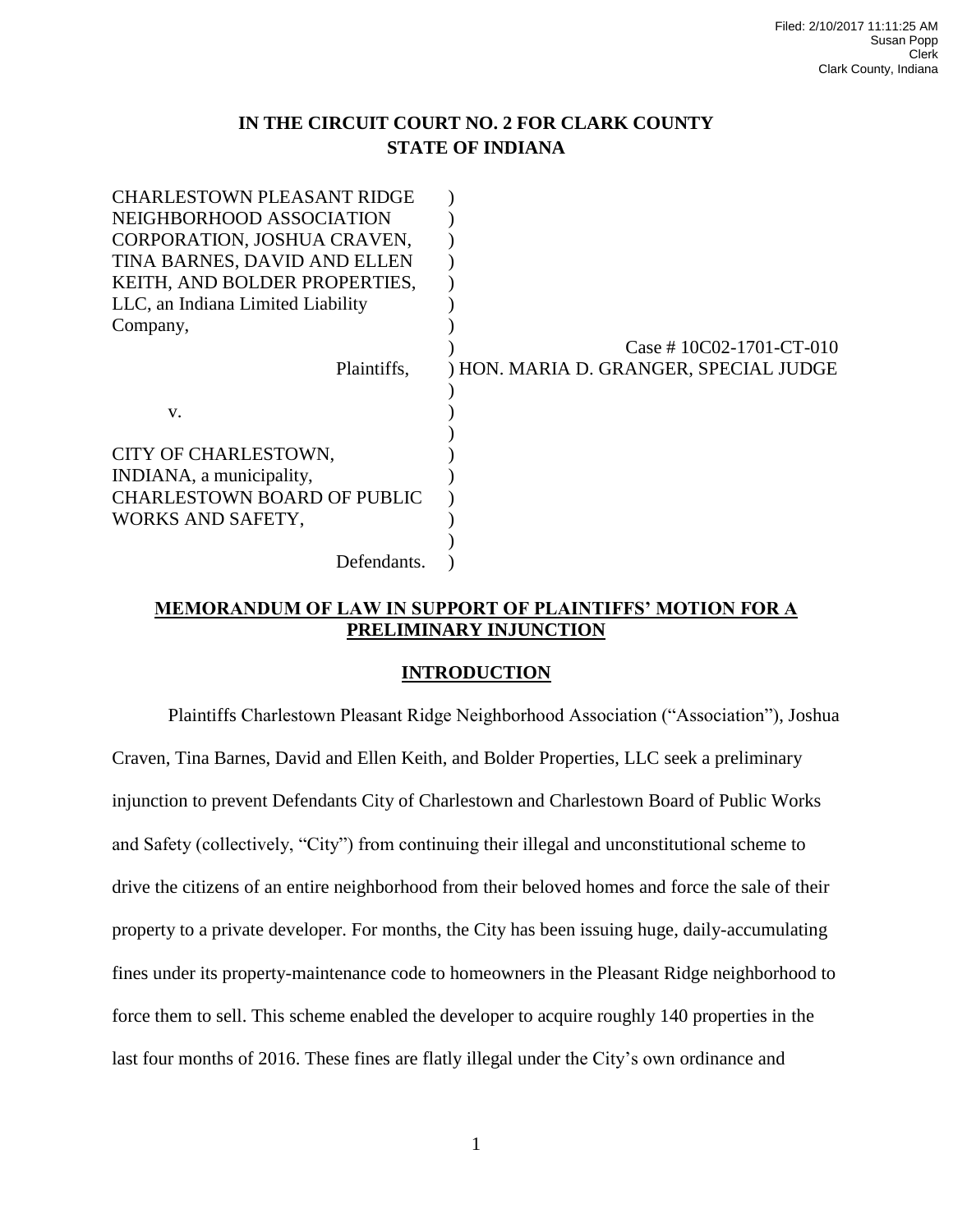Indiana's Unsafe Building Law, and they also violate equal protection under the Indiana and U.S. constitutions.

Plaintiffs need a preliminary injunction because the City has indicated it will continue this pattern of unlawful enforcement in the near future against Plaintiffs, Plaintiff Association's members, and others in the neighborhood. On January 25, 2017, Charlestown Mayor G. Robert Hall took to Facebook to state that this lawsuit would not change the City's plans, pledging that the City is "going forward with inspections and putting the pieces together for redeveloping [Pleasant Ridge]." Am. Compl. Ex. 16. On January 31, 2017, City officials conducted an unannounced inspection of the home where Plaintiffs David and Ellen Keith's daughter, granddaughter, and two great-grandchildren live. E. Keith Aff. ¶ 6. Because "inspections" are the precursor to illegal and unconstitutional fines, and because "putting the pieces together for redevelopment" has meant using fines to force people to sell to the developer, a preliminary injunction is critically necessary.

This brief begins with a statement of facts. Then, Plaintiffs demonstrate the likelihood of success on the merits of their two statutory and two equal-protection claims. Next, they explain that illegal and unconstitutional government conduct requires an automatic preliminary injunction under Indiana's *per se* rule. Plaintiffs then show that they are entitled to a preliminary injunction even without the *per se* rule because the loss of real property is a classic irreparable harm, the balance of equities—the loss of homes by vulnerable people versus the City's desire to initiate demolitions immediately—favors Plaintiffs, and the public interest favors protecting vulnerable property owners from the wrecking ball while the legality of the City's scheme can be adjudicated. Finally, Plaintiffs discuss the modest injunctive relief they seek: Ordering the City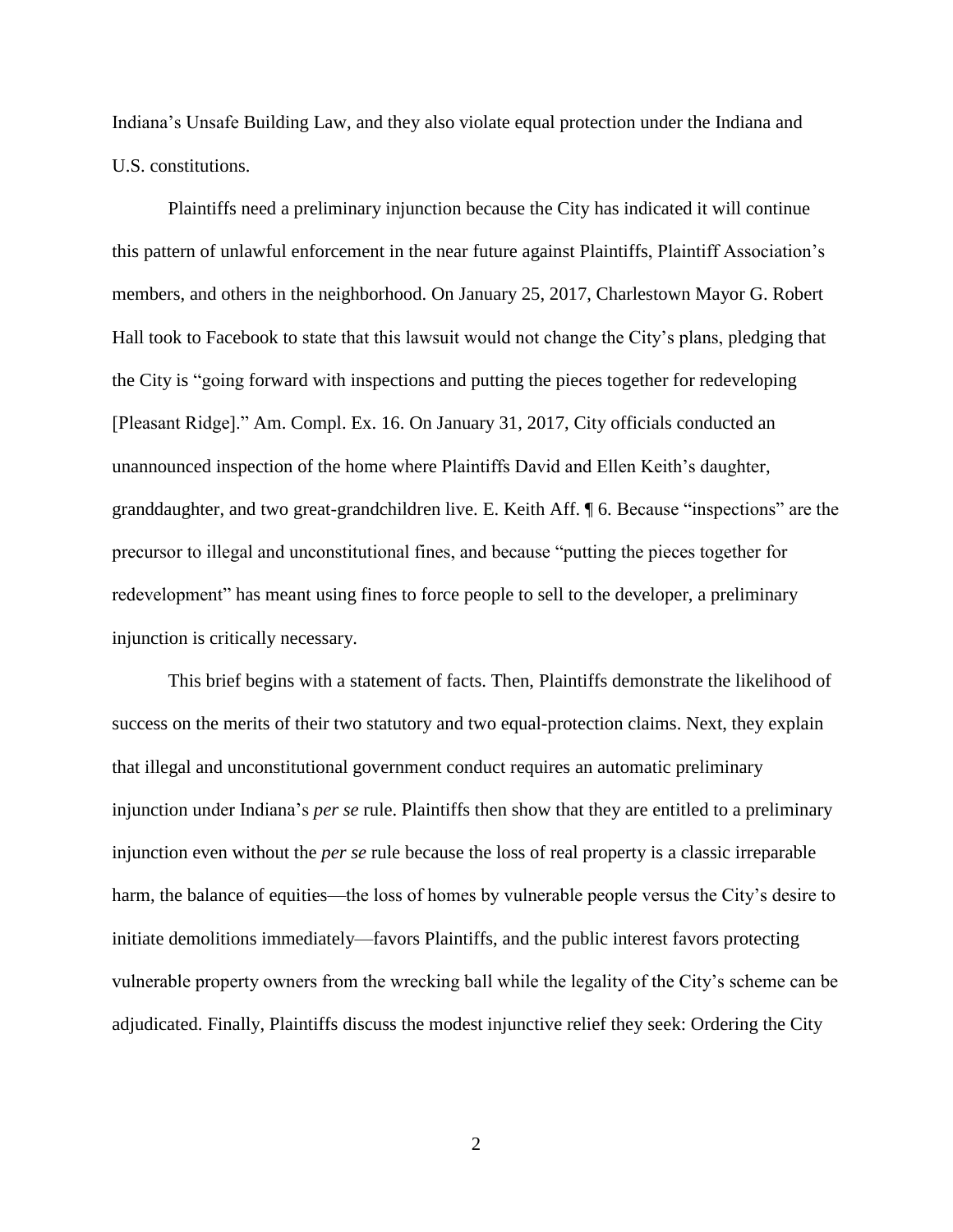to obey its ordinances and Indiana's Unsafe Building Law, and ordering the City to treat all Pleasant Ridge property owners evenhandedly.

### **STATEMENT OF FACTS**

#### **I. The Pleasant Ridge Neighborhood.**

 $\overline{a}$ 

Pleasant Ridge is a neighborhood of roughly 350 homes on a hill above downtown Charlestown, Indiana, a town of 8,000. Am. Compl.  $\P$  12.<sup>1</sup> The Army built the homes, which were mainly duplexes, in 1942 to house personnel stationed at a nearby munitions factory. *Id.* When it closed the plant in 1952, the Army sold the homes to private owners. Am. Compl.  $\llbracket$  13. Some of the duplexes have been consolidated into single-family homes. Am. Compl. ¶ 16.

Over the years, Pleasant Ridge became a neighborhood for people of modest means. Barnes Aff. ¶ 24. They work at gas stations, on assembly lines, and at construction sites. Some are elderly and/or disabled and on a fixed income. *Id.* Approximately 25 percent of the homes are owner-occupied. Am. Compl. ¶ 19. The other 75 percent are rentals. Am. Compl. ¶ 18.

#### **II. Pleasant Ridge Homeowners Create an Association to Save Their Neighborhood.**

The City wants to demolish Pleasant Ridge, disperse its low-income residents, and build an upscale subdivision for people with more money. Am. Compl. ¶¶ 113-115. Specifically, the plan is to turn Pleasant Ridge into a neighborhood like Norton Commons in Prospect, Kentucky. Am. Compl. ¶ 113. In Norton Commons, two or three-bedroom apartments rent for \$1,200 to \$2,000 per month, and homes range from \$309,000 to \$1,450,000. Am. Compl. ¶ 114. City documents disparage Pleasant Ridge as "the Projects," and describe it as "a cloud hanging over

 $1$  Both the original Complaint, filed on January 11, 2017, and the Amended Complaint, filed on February 2, 2017, are verified, and therefore are sworn testimony. Tr. R. 11(B). The Amended Complaint has 16 exhibits, the first 14 of which are attached to the original Complaint, and the last two to the Amended Complaint. This Memorandum relies upon the verified Amended Complaint, the exhibits to the Amended Complaint (including the exhibits attached to the original Complaint), and the affidavits accompanying this Memorandum.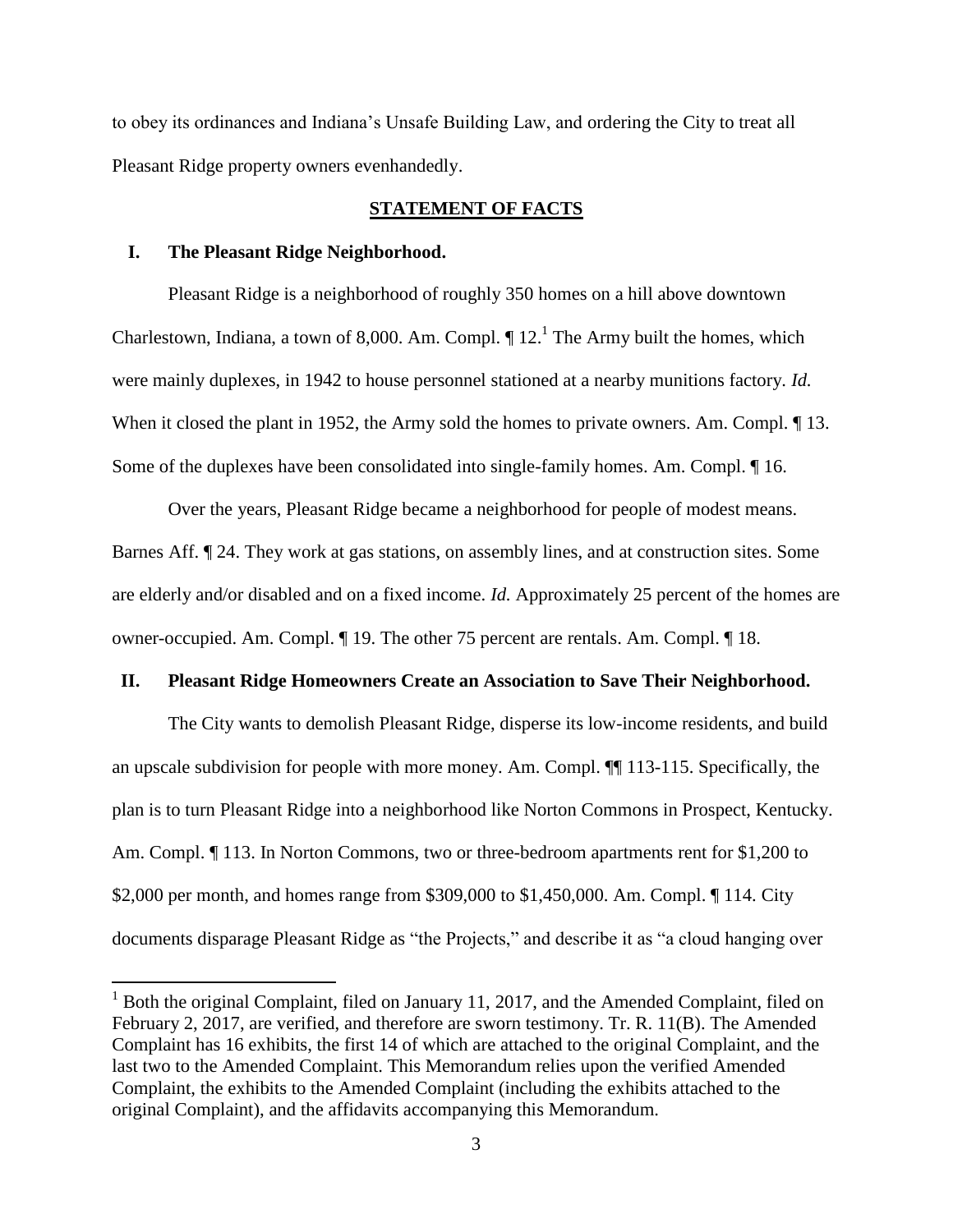the city" and a "stigma that stymies economic growth." Am. Compl. ¶ 89, Ex. 1. In 2014, the City partnered with Neace Ventures—a New Albany, Indiana property developer—to redevelop the neighborhood. Am. Compl. ¶¶ 86-87, Ex. 1. The City sought a \$6,000,000 grant from the State of Indiana's Blight Elimination Fund to finance the demolition of the neighborhood. Am. Compl. ¶ 84, Ex. 1.

The residents of Pleasant Ridge—many of whom had nowhere to go—fought back. They spoke out at City Council meetings, held rallies, put up yard signs, appeared in the media, and worked together to improve their homes and neighborhood. Am. Compl. ¶¶ 91-92. They were determined to defend their homes, assert their legal rights, and maintain their dignity as citizens who could not be shoved aside. Barnes Aff. ¶ 9.

As part of their opposition to redevelopment, the residents formed Plaintiff Pleasant Ridge Neighborhood Association, which presently has about 50 members. Am. Compl. ¶¶ 30-31. To introduce just a few, Plaintiff Craven is the president of the Association. He is raising his four-year-old daughter alone while working as an exterminator. Craven Aff. ¶¶ 2-5. He grew up in Pleasant Ridge, buying his home from his father. Craven Aff. ¶ 2. Plaintiff Barnes, a medical billing clerk, has a disabled adult daughter living with her, and she is raising her two granddaughters. Barnes Aff. ¶ 5. She was elected to the Charlestown City Council in 2015 to represent District Two, which consists mainly of Pleasant Ridge, and she is a steadfast opponent of her neighborhood's destruction. Barnes Aff. ¶¶ 11-13. Plaintiffs David and Ellen Keith have lived in Pleasant Ridge for decades and raised their children there. D. Keith Aff. ¶ 2. David is a retired autoworker and Ellen is a hairdresser in Charlestown. D. Keith Aff. ¶¶ 4-5. They now have a daughter, granddaughter, and two great-grandchildren living next door, all of whom depend on the Keiths' support. D. Keith Aff. ¶ 7. Ann Eldridge owns Plaintiff Bolder Properties,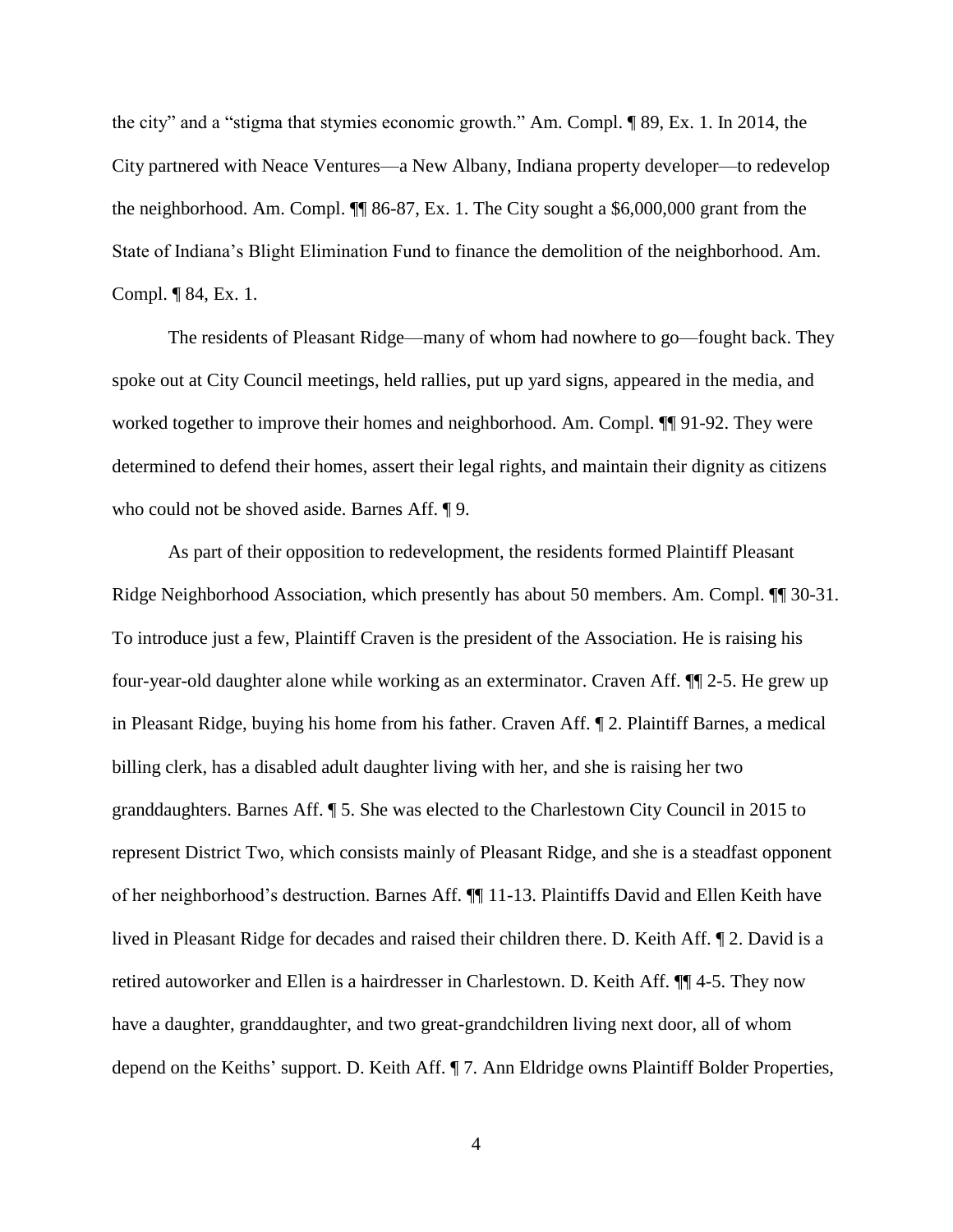LLC, which in turn owns four Pleasant Ridge duplexes that provide safe and affordable homes for about 18 people. Eldridge Aff. ¶¶ 2, 9. Recently, Ann's properties were extensively remodeled and updated. Eldridge Aff. ¶ 4. She depends on the income from these homes not only to pay their mortgages, but also to help support herself, her elderly mother, and her brother. Eldridge Aff. ¶ 6.

The City never received the state grant in 2014, and, in November 2014, the City Council voted to halt its redevelopment plans. Am. Compl. ¶ 93; Barnes Aff. ¶ 10. But this cessation was short-lived.

# **III. 2016: The City Decides to Push Pleasant Ridge Residents Out Through Code Enforcement to Make Way for Redevelopment.**

The demise of the 2014 redevelopment plan did not deter the City or its developer, Neace Ventures. Am. Compl. ¶¶ 94-98. In 2016, the City and Neace implemented a plan to use code enforcement to compel the sale of Pleasant Ridge property to Neace Ventures at fire-sale prices. Am. Compl.  $\P$  118-20. In a nutshell, this scheme involves a city inspection and then the immediate imposition of crushing fines that accumulate daily starting on the first day. Am. Compl. ¶ 117. Property owners find themselves owing thousands of dollars in a matter of days. *Id.*

The purpose of these rapidly accumulating fines is to place the property owner in a position of financial desperation—the fines and the cost of satisfying the City's demand for repairs may be out of reach. Am. Compl. ¶¶ 117-26. This leaves property owners with one option: selling to Neace Ventures. On June 13, 2016, Neace Ventures formed a new company called Pleasant Ridge Redevelopment LLC ("Neace LLC") to purchase properties in the neighborhood. Am. Compl. ¶ 112. The Neace LLC has been assuming legal responsibility for the fines and repairs connected with the properties it buys. Am. Compl. ¶¶ 112-13, Ex. 4. But the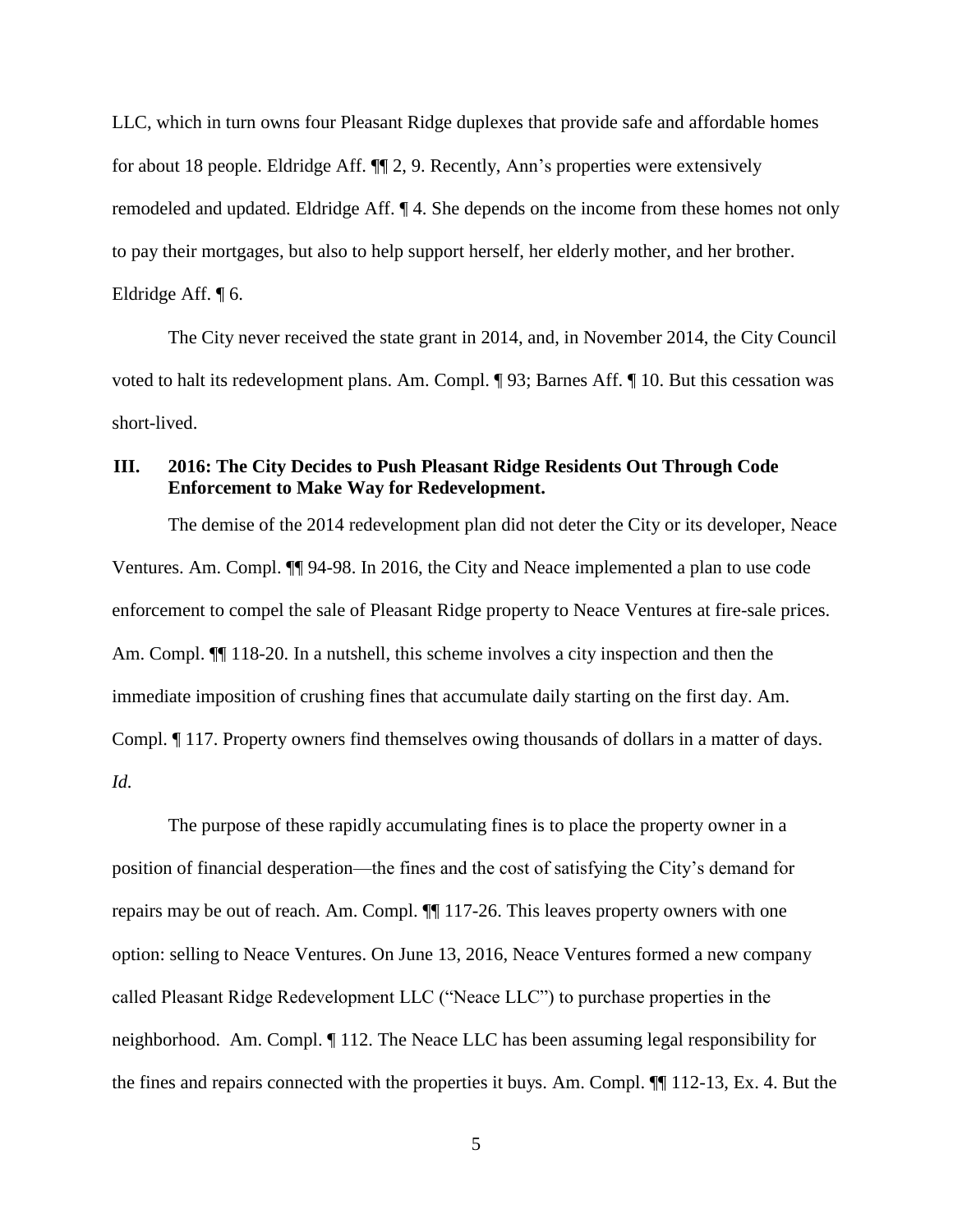LLC never expects to pay any fines or make any repairs because an agreement with the City states that the fines and repair orders will be held in abeyance and waived once redevelopment commences. Am. Compl. Ex. 4.

And yet, people are still living in many of these homes. Am. Compl. ¶ 124. For many tenants, it has been months since the Neace LLC acquired their homes, as long ago as summer 2016. Miller Aff. Ex. C (sales dates of properties); Am. Compl. Ex. 4 (lease end dates). The Neace LLC has not been forced to repair these tenants' housing. Am. Compl. Ex. 4. The tenants sit there in those homes, waiting for them to eventually be torn down while their new landlord is allowed to ignore the fines and orders issued against their homes. *Id.*

The Neace LLC has been able to leverage the City's scheme to purchase roughly 140 properties in the last half of 2016. Am. Compl. ¶ 126. Not only that, the LLC has purchased the properties for about \$10,000 each. *See* Miller Aff. Ex. C (Clark County property records). Significantly, the LLC demands an all-or-nothing transaction. Am. Compl. ¶ 120. If a landlord tries to hold back a property or two to develop him- or herself, the LLC threatens to buy nothing and leave the property owner to deal with the fines and repairs that the City demanded. Am. Compl. ¶¶ 120-21. The \$10,000 purchase price is well below the average tax-assessed values in the \$30,000-40,000 range, and well below what many Pleasant Ridge properties were worth on the open market before the City began its code-enforcement policy. Ann Eldridge, for example, paid over \$62,000 for each of her four rental duplexes in 2015. Eldridge Aff. ¶ 4. By purchasing about 140 homes for \$10,000 each, the Neace LLC saved at least \$1.7 million from what it would have paid if the properties were at the tax-assessed-value price. Miller Aff. Ex. C.

The City has implemented its code-enforcement scheme in two overlapping phases corresponding roughly to the first half of 2016 and the second half of 2016 through today. Am.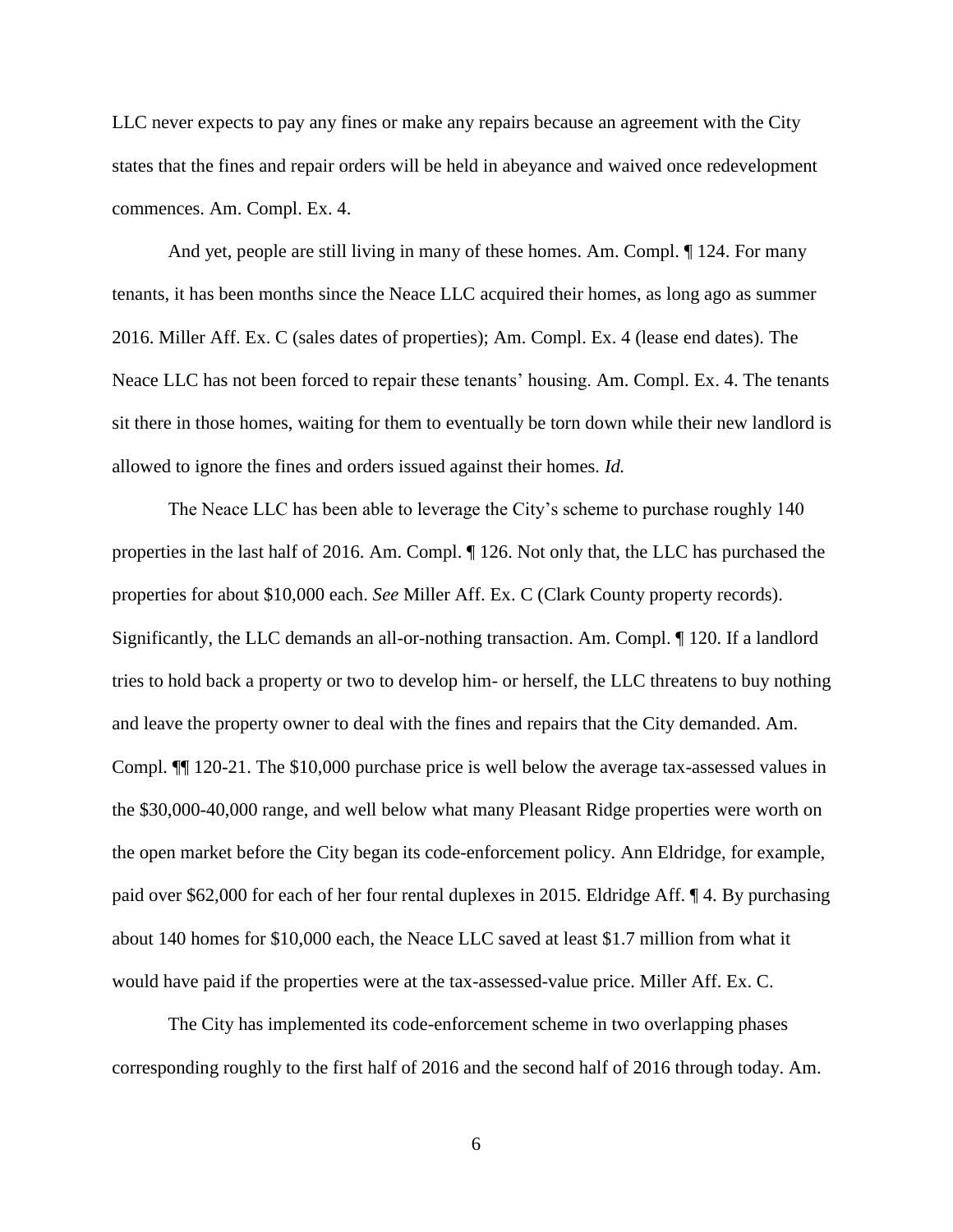Compl. ¶¶ 97-98. The first phase consisted mainly of bolstering the City's legal tools for forcing sales in Pleasant Ridge. Am. Compl. ¶¶ 99-108. The City did four things to lay the foundation for aggressive ticketing:

- City Resolution 2016-R-1: declaring Pleasant Ridge to be an "area needing" redevelopment" (i.e. blighted) under Indiana blight law (January 18, 2016);
- Ordinance 2016-OR-2: authorizing Charlestown to execute interior and exterior inspections of rental property (February 1, 2016);
- Ordinance 2016-OR-07: authorizing Charlestown to declare property to be a public nuisance for violations of other city codes (February 15, 2016);
- Redevelopment Commission Resolution 2016-R-2: adopting a redevelopment zone consisting solely of Pleasant Ridge.

Am. Compl.  $\P$  99-108. These new ordinances and resolutions were enacted against the backdrop of the 2008 property-maintenance code, which prescribes standards in meticulous detail. 2008- OR-1 (attached as Ex. A to Miller Aff.). Am. Compl. ¶ 106.

The second phase involved code enforcement against Pleasant Ridge properties to force sales to the Neace LLC. Am. Compl. ¶ 109. In August 2016, Building Inspector M. Anthony Jackson began conducting inspections of Pleasant Ridge rental properties. Am. Compl. ¶ 117. He then imposed significant, immediate, and daily-accumulating fines. *Id.* As the fines accumulated rapidly, the Neace LLC would step in to buy the properties for a small fraction of their taxassessed value. Am. Compl. ¶ 118.

## **IV. A Specific Example of the City's Code-Enforcement Policy: The Association's Duplex.**

The City's code enforcement against Plaintiff Association illustrates how the City imposes fines in an effort to force an unwilling sale to the Neace LLC. In December 2015, the Association bought the duplex at 114-116 Riley Avenue for \$17,000 (to be paid with future rental income) to demonstrate how redevelopment could occur within Pleasant Ridge that would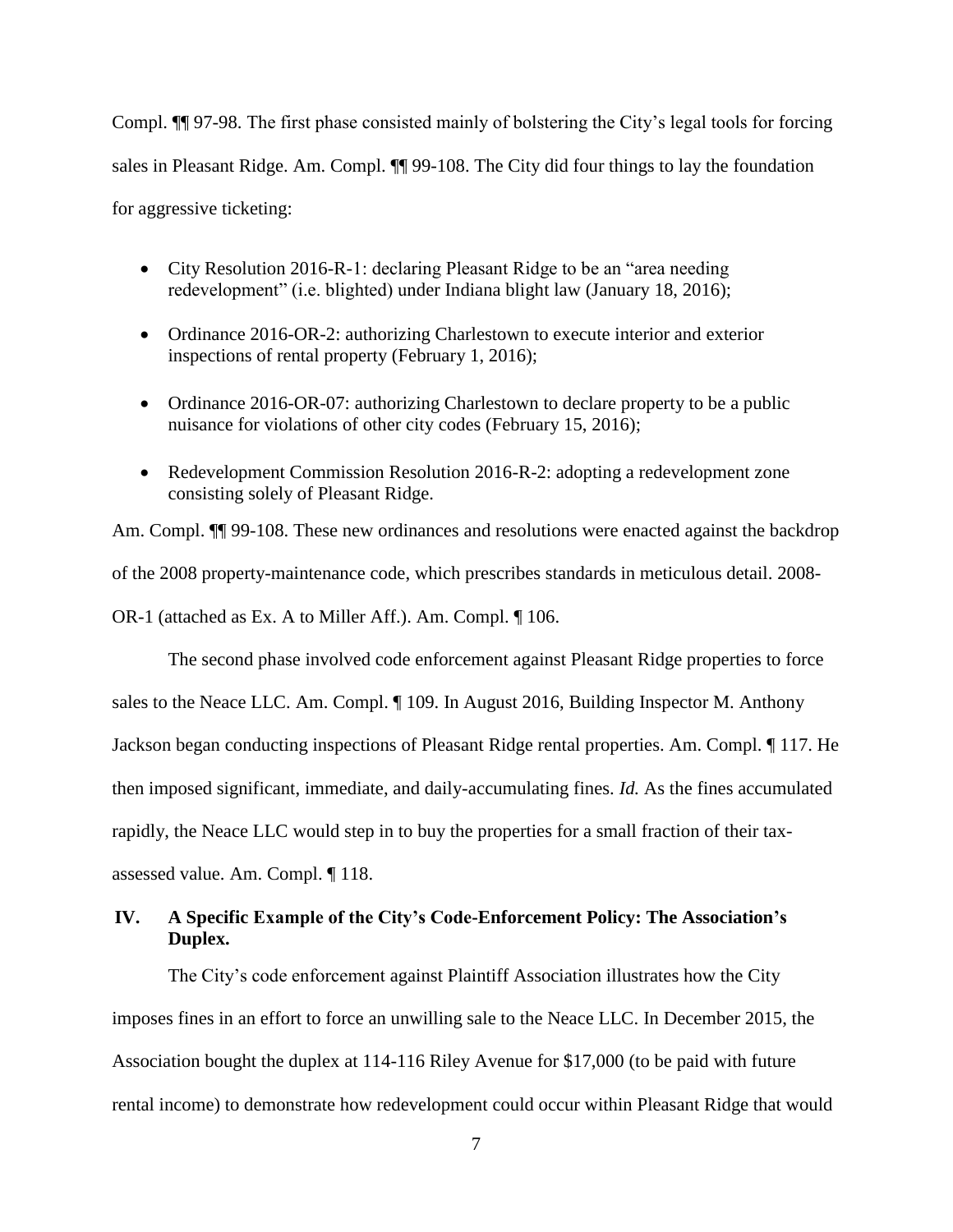provide low-income residents with safe, affordable housing. Am. Compl. ¶ 36. Using volunteer and paid labor, donated and purchased materials, and a \$3,000 grant from Home Depot, the Association renovated one side of the duplex top to bottom, and, on the other side, put in a new bathroom and floor. Am. Compl. ¶ 39. The Association painted inside and out, and put in a new picket fence. *Id.* Three working-class tenants moved into 114 Riley in January 2016 (\$450 per month), and, when 116 was ready, three more tenants moved in there in July 2016 (also \$450 per month). Am. Compl. ¶ 42.

On September 26, 2016, City Building Inspector Jackson trespassed on the Association's duplex to conduct an unannounced inspection of the exterior, including nonpublic areas such as the backyard and crawlspace. Am. Compl. ¶ 133. He identified 11 alleged deficiencies under the 2008 property-maintenance code and assessed a \$600 fine that would accumulate daily, from the day it was issued, until the corrections were made. Am. Compl.  $\P$  134-36, Exs. 5 & 6. The citations concerned things such as the foundation, vents, and the positioning of the exterior HVAC unit. Am. Compl. ¶¶ 134, 136, Exs. 5 & 6.

Mr. Jackson's citations state on their face that the Association has ten days to make repairs. Am. Compl. Exs. 5 & 6. But that ten days was meaningless because he also imposed a fine immediately and specified that fines would accumulate on a daily basis starting immediately. *Id.* Given that fact, the ten-day period served no purpose.

The Association worked as quickly as possible to correct the deficiencies, remedying most within a matter of days. Am. Compl. ¶ 138. Only the foundation issue, which concerned preventative steps needed to give the duplex the longest possible life, took a matter of weeks to resolve because it was necessary to hire a structural engineer for recommendations and eventual sign-off on corrections. Am. Compl. ¶¶ 139-40, Ex. 7.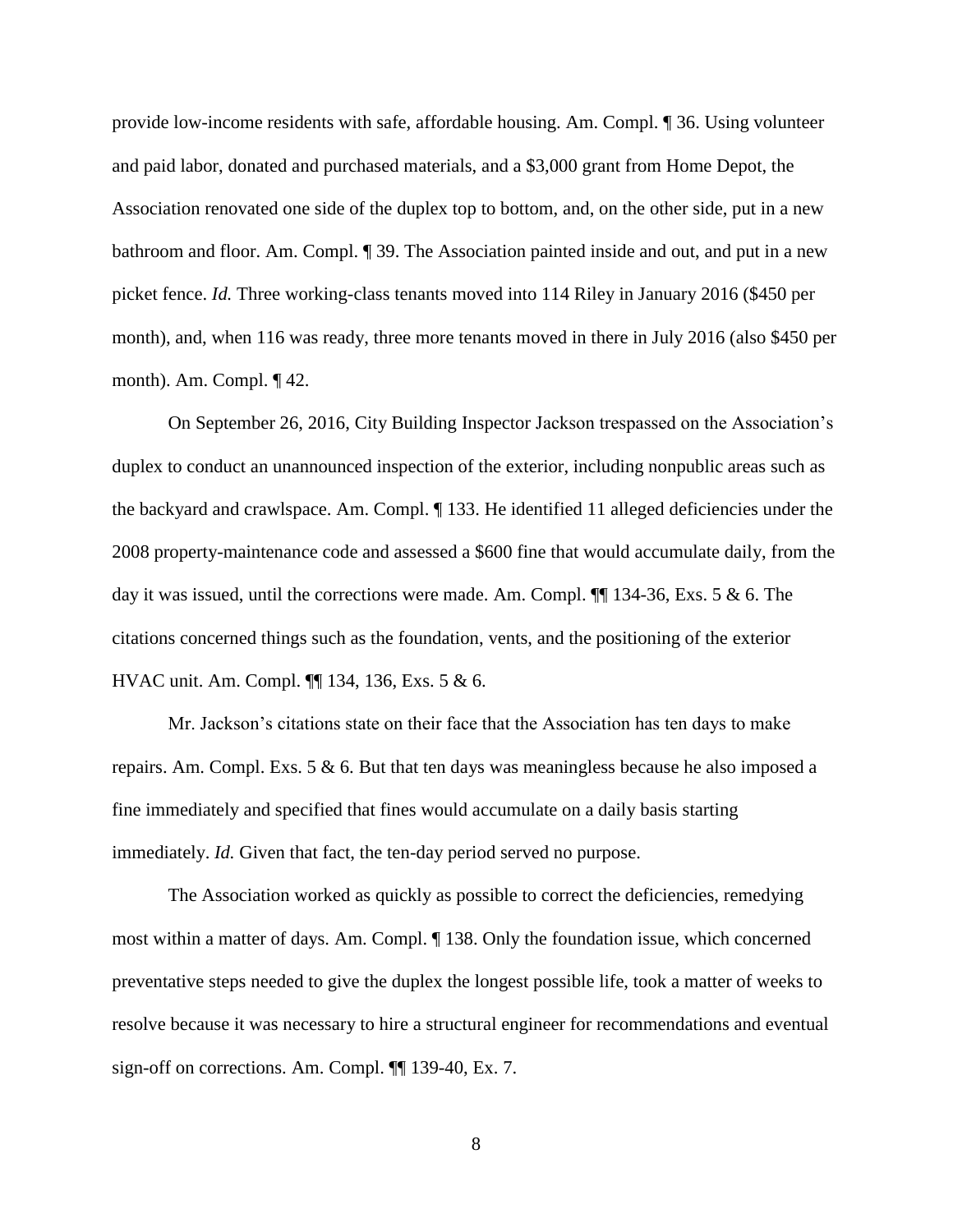As the Association scrambled to address the deficiencies identified during the exterior search, Mr. Jackson also secured a warrant for an interior search and issued even more fines. On September 27, 2016, Mr. Jackson wrote to the Association stating that he would conduct an interior inspection on October 19 at 1:00 p.m. Am. Compl. ¶ 144, Ex. 8. Accurately perceiving that the purpose of the search was to find excuses to issue more fines, neither the Association nor its tenants wanted to admit Mr. Jackson voluntarily. Am. Compl. ¶ 145. Consequently, they informed the City in writing that it would need to obtain a search warrant, which the City obtained on November 2, 2016. Am. Compl. ¶ 147, Ex. 9. When presented with the warrant, the Association and its tenants admitted Mr. Jackson, who found five more deficiencies and imposed an additional immediate fine of \$200 and stated that an additional \$200 fine would immediately be imposed daily until corrections were certified. Am. Compl. ¶¶ 149-153, Exs. 10 & 11. These deficiencies concerned electrical outlets, a small problem with the hot water heater, additional smoke detectors, and the need to add to the firewall between units. Am. Compl. ¶¶ 150-51. All of these issues were corrected in a matter of days after receiving notice on November 12, 2016. Am. Compl. ¶¶ 156, 160.

On November 26, 2016, Mr. Jackson signed off on the last of the corrections. Am. Compl. ¶ 160. In sum, over the course of about seven weeks, the duplex had been inspected on three occasions and been issued written notices of violation for 16 technical deficiencies under the 2008 property-maintenance code. The Association took immediate steps to rectify the deficiencies and spent \$2,110 doing so. Am. Compl. ¶ 161.

The Association also appealed its fines through the administrative process in order to defend its property. Am. Compl. ¶ 141. As part of this appeal to Defendant Board of Public Works and Safety, the Association sought to have the fines waived or reduced in light of its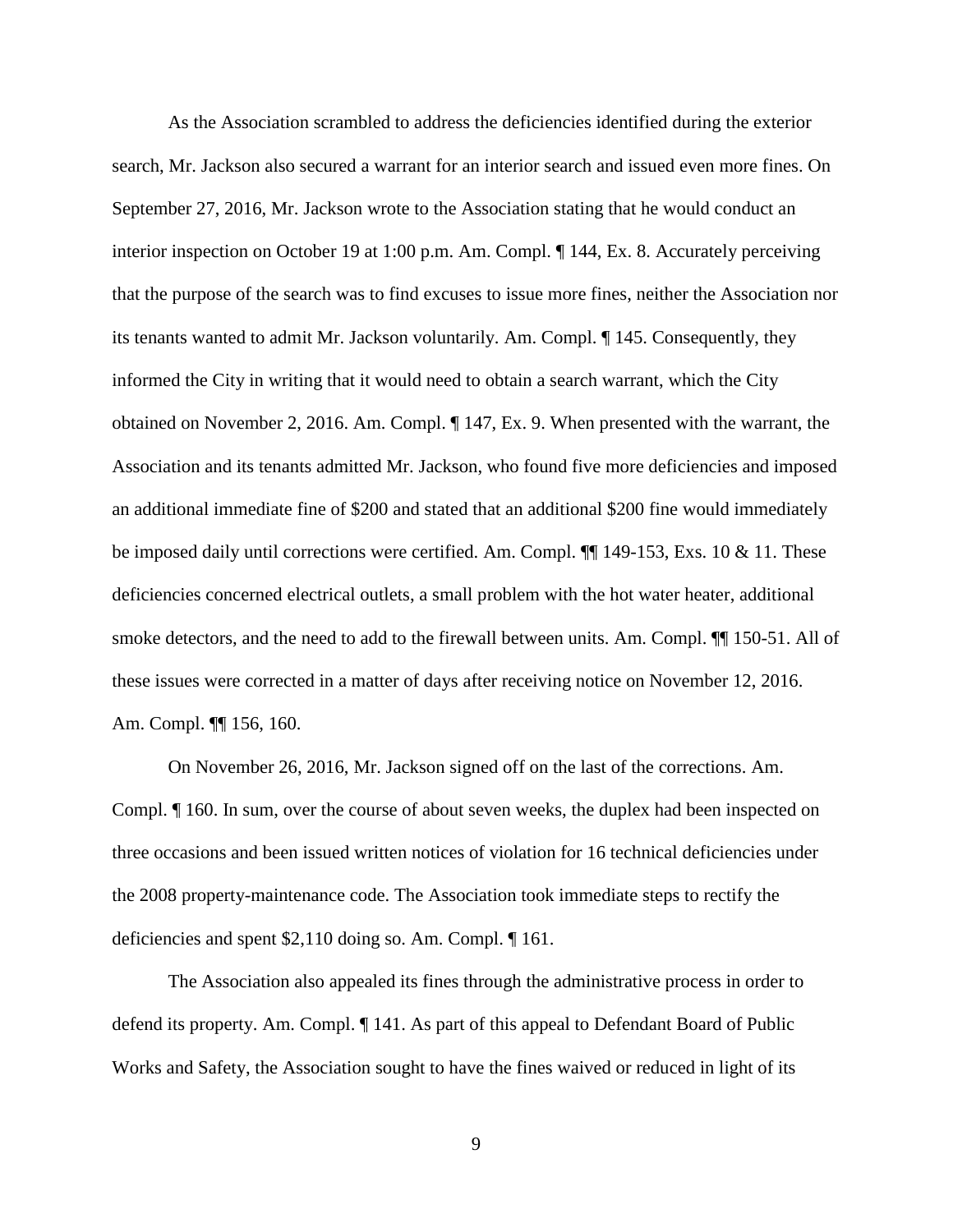prompt action in good faith to make all corrections. Am. Compl. ¶ 162. The Association also explained to the City that its fines are illegal and unconstitutional. Am. Compl. ¶ 165. Association Vice President Melissa Crawford appeared at the December 5, 2016 meeting of Defendant Board of Public Works and Safety. Am. Compl. ¶ 162. City Attorney Michael Gillenwater directed the Board to table the Association's hearing because the City was shortly going to reveal a new policy on fine waiver. Am. Compl. ¶ 163.

The City, through its Redevelopment Commission, unveiled this new policy on December 8, 2016. Am. Compl. ¶ 163; Miller Aff. Ex. B (Resolution 2016-R-8). In a nutshell, the new policy instructed city agencies, including Defendant Board, not to waive codeenforcement fines unless the owner demolishes the building in question. Am. Compl. ¶ 164. Thus, when the Board reconvened on January 2, 2017 to resume the Association's hearing, not only did the Board impose a final fine of \$8,950, it refused to waive any part of that fine. Am. Compl.  $\P$  166.<sup>2</sup> The Board itself formally adopted the Resolution against waiving fines at its February 6, 2017 meeting. Barnes Aff. ¶ 19.

## **V. Plaintiffs Are Seeking a Preliminary Injunction Because the City Intends to Resume Code Enforcement Against Them.**

The City has Plaintiffs, the Association's members, and other Pleasant Ridge homeowners in its immediate sights. The Mayor bluntly said so in November 2016 in a frank exchange with Plaintiff Barnes, who is a City Council member as well as a Pleasant Ridge homeowner. In an email, she asked the Mayor to "promise now that every homeowner who

<sup>&</sup>lt;sup>2</sup> The imposition of the \$8,950 fine triggered a ten-day statute of limitations under the Unsafe Building Law to bring an appeal in this Court. Ind. Code § 36-7-9-8. On January 11, 2017, the Association filed an 11 count complaint arguing that the fine violated the Charlestown propertymaintenance code, the Unsafe Building Law, and various provisions of the Indiana and U.S. constitutions. The Association sought reversal of the fine, nominal damages for each constitutional violation, and an injunction preventing the City from again using code enforcement in an illegal and unconstitutional manner.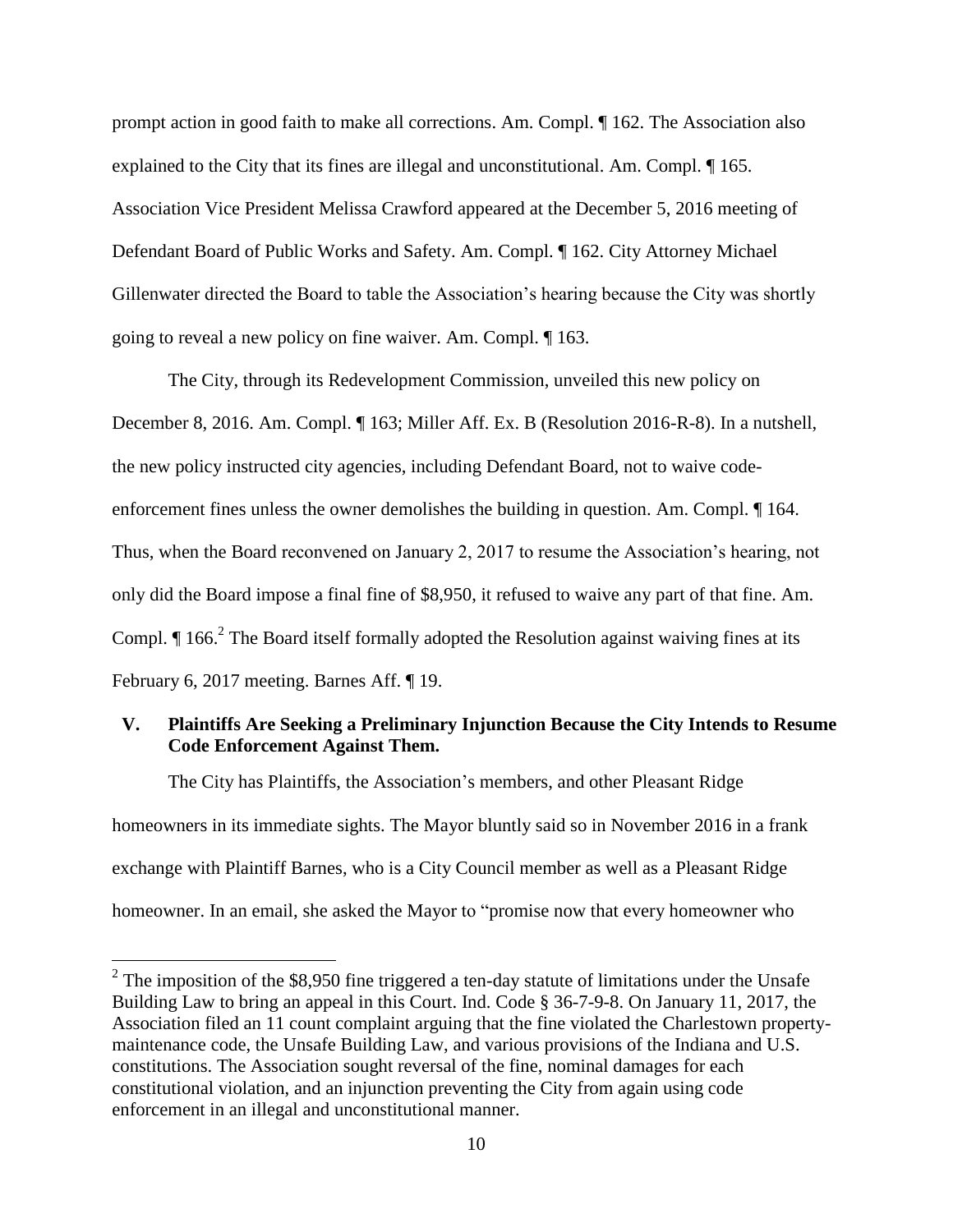wants to stay in their homes can do so and redevelopment will occur around them." Barnes Aff. ¶17; Am. Compl. Ex. 3. The Mayor specifically rejected that, stating, "All indications are that successful redevelopment of PR is an 'all or nothing' undertaking. So, regarding the promise you ask for, the answer is no. The City will continue to move forward with redevelopment of PR." *Id.* In that same email, Plaintiff Barnes asked the Mayor "if the City issues any more property code violations, will you promise to let the homeowners stay if they fix up their property, regardless of any redevelopment by Neace or someone else?" Barnes Aff. ¶ 18; Am. Compl. Ex. 3. The Mayor also rejected that, stating, "No. I cannot promise that nor, as I said above, should any other honest and responsible person or organization make such a promise. I am told that homeowners in PR are being asked by some opposed to redevelopment to make significant investments to renovate their homes, even when that might possibly not be in their best financial interest." *Id.* The Mayor went on to state that "it could be financially disastrous" for Pleasant Ridge property owners to fix up their properties in an attempt to resist the redevelopment plan, and in particular in an attempt to resist the use of code enforcement to force the sale of property to a private developer. *Id.*

Additionally, in a public post on Facebook on November 28, 2016, Mayor Hall wrote that he "hope[s] the residents won't listen to [Association President and Plaintiff] Josh Craven[] and his followers who have already cost property owners thousands of dollars by giving out false information, false claims and false hope." Am. Compl. ¶ 159, Ex. 12. The Mayor believes that he is correct—that maintaining one's home in Pleasant Ridge is a waste of money—because the Mayor knows that the City intends to fine everyone into destitution if that is what it takes to compel the sale of every property to the Neace LLC.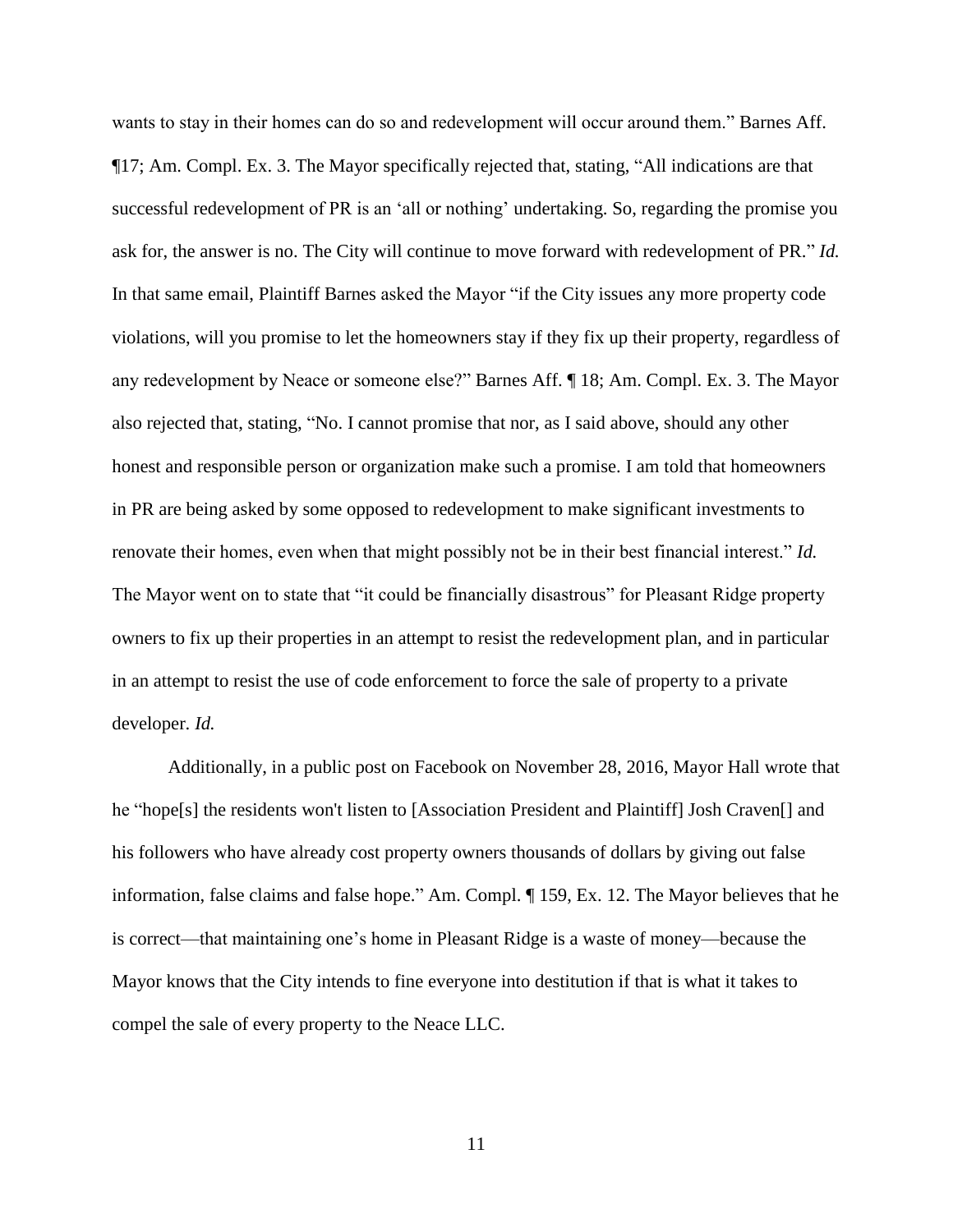The Mayor's own unambiguous statements are consistent with the City's actions. Not only is the City engaged in widespread code enforcement that is causing a massive shift in ownership to the Neace LLC, the new policy abolishing fine waiver can serve no purpose except facilitating sales to the Neace LLC. The City wants Pleasant Ridge property owners to understand that there is no hope—if we fine you, you pay or you sell. The City also likely wants its own employees, who might be sympathetic to the struggling homeowners of Pleasant Ridge, to understand that there is no hope—if the City fines a little old lady, the little old lady pays or she sells. This no-waiver policy is essentially unknown in Indiana and reflects a sharp departure from ordinary code-enforcement practices. Collester Aff. ¶¶ 5-7. Cities using code enforcement for the legitimate purpose of health and safety do not pass resolutions barring lenience. *Id.*

The City's actions against the remaining Pleasant Ridge homeowners are imminent. The Mayor took to Facebook again on January 25, 2017, to declare that the City "is moving forward with inspections and putting the pieces together for redevelopment." Am. Compl. Ex. 16. Because inspections are the necessary first step for crippling fines, because the City has now instituted a policy of never waiving fines, and because the Mayor's Facebook post candidly admits that the City is continuing to put "the pieces together for redevelopment," it is clear that Plaintiffs are in imminent danger. Indeed, on January 31, 2017, Mr. Jackson and another City official made an unannounced inspection of the Pleasant Ridge home where Plaintiffs David and Ellen Keith's daughter, granddaughter, and two great-grandchildren live. E. Keith Aff. ¶¶ 6-7.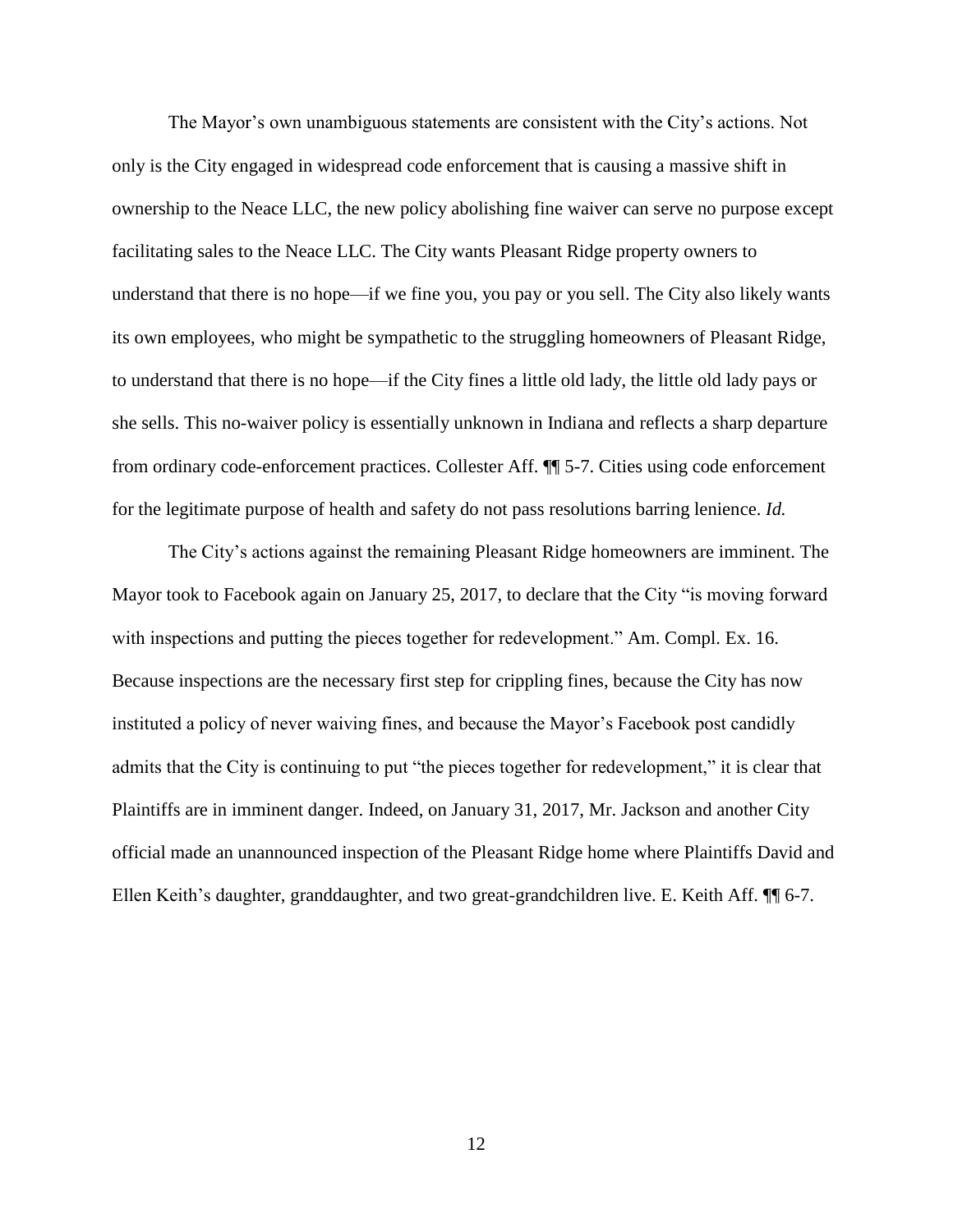### **VI. The City Is Abusing Code Enforcement Because the Legislature Reformed Eminent Domain Law to Prevent Exactly This Sort of Bulldoze-Everything Redevelopment.**

The City has spent over a year using code enforcement to force unwilling Pleasant Ridge property owners to sell to the Neace LLC. This raises an obvious question. Why not use eminent domain, the usual vehicle for compelling an unwilling sale?<sup>3</sup>

The answer is that doing so would be illegal. The State of Indiana reformed its eminentdomain statutes in 2006 for the purpose of preventing exactly what the City is trying to do here: forced sales to a developer for area-wide private redevelopment. Ind. Code § 32-24-4.5-7. Under this reform, the City can only transfer a parcel of land from one private owner to another private owner if that specific parcel poses an immediate threat to the public by "constitute[ing] a public nuisance," being "unsafe" or "vermin infested," or constituting "a fire hazard." *Id.* In other words, even if some properties in Pleasant Ridge could legally be transferred to the Neace LLC through eminent domain because of maintenance issues, many properties—perhaps most—could not be transferred, and so the City cannot use eminent domain to place every property in the Neace LLC's hands. That is why, as will be explained below, the City has resorted not just to a code-enforcement scheme, but to one that is comprehensively illegal and unconstitutional.

#### **SUMMARY OF ARGUMENT**

This Court should enter a preliminary injunction against Defendants under Plaintiffs' statutory and equal-protection claims. Plaintiffs are likely to succeed on the merits for three reasons. First, the City's imposition of immediate and daily-accumulating fines is illegal under

 $\overline{a}$ 

<sup>&</sup>lt;sup>3</sup> Plaintiffs certainly are not endorsing eminent domain or suggesting that the use of eminent domain would be constitutional in Pleasant Ridge, even if it were statutorily legal, which it is not. Plaintiffs are simply pointing out that the forced transfer of land for public use is supposed to be done directly through eminent domain, which has a variety of protections for property owners, not indirectly through pretextual code enforcement. Indeed, the City has resorted to pretextual code enforcement precisely to evade the statutory and constitutional rights that property owners have in the eminent-domain context.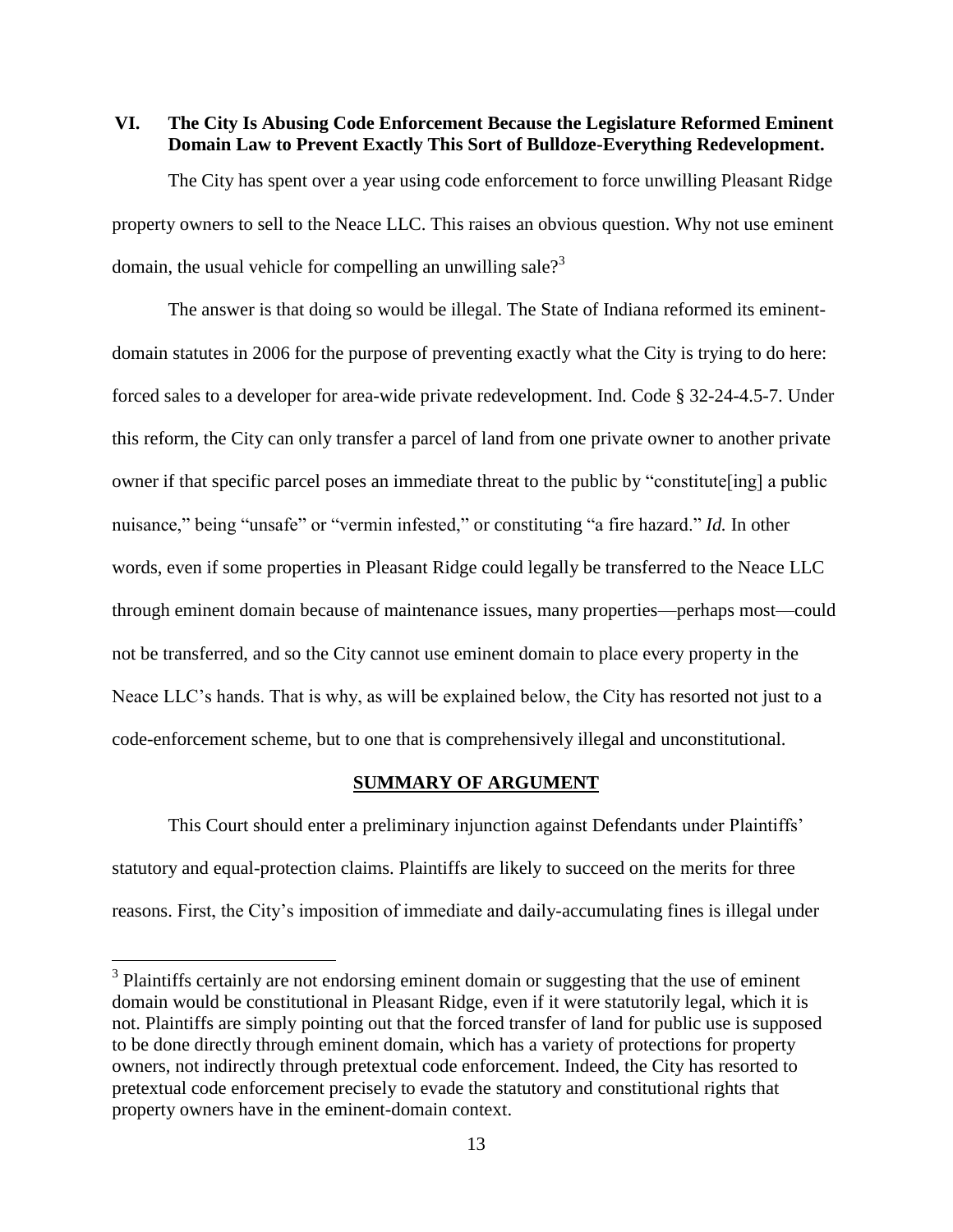its own property-maintenance code, which authorizes fines only after a failure to comply within a reasonable time of a written order. Second, Indiana's Unsafe Building Law also forbids immediate fines and daily-accumulating fines, requires a finding of a willful refusal to comply with a written order before fines may be imposed, and caps fines at \$5,000. Finally, the equalprotection guarantees of the U.S. and Indiana constitutions do not allow the City to impose fines on ordinary Pleasant Ridge homeowners and require them to fix up their homes when the City does not require the Neace LLC to fix up its 140 Pleasant Ridge properties or pay any of the fines assessed on those properties.

The likelihood of success on the merits means that the preliminary injunction should automatically be granted because, under Indiana's *per se* rule, unlawful government conduct is an irreparable harm, the government has no equitable interest in perpetuating such conduct, and the public interest demands an immediate cessation of such conduct. Furthermore, even without the per se rule, Plaintiffs face the irreparable harm of losing their real property. The balance of equities also favors them because the hardship upon neighborhood residents of being displaced exceeds any hypothetical hardship the City incurs simply by not being able to force property owners to sell through fining them. Last, the public interest favors the protection of the modest homes of society's most vulnerable citizens before a developer is allowed to bulldoze them while this case is adjudicated.

Finally, Plaintiffs explain the scope of the injunction they seek. Plaintiffs ask the Court to do nothing more than order the City, while this case is pending, to obey its own ordinances and Indiana's Unsafe Building Law, and to treat the ordinary homeowners the same way the City treats the Neace LLC. Plaintiffs do not object to lawful code enforcement for public health and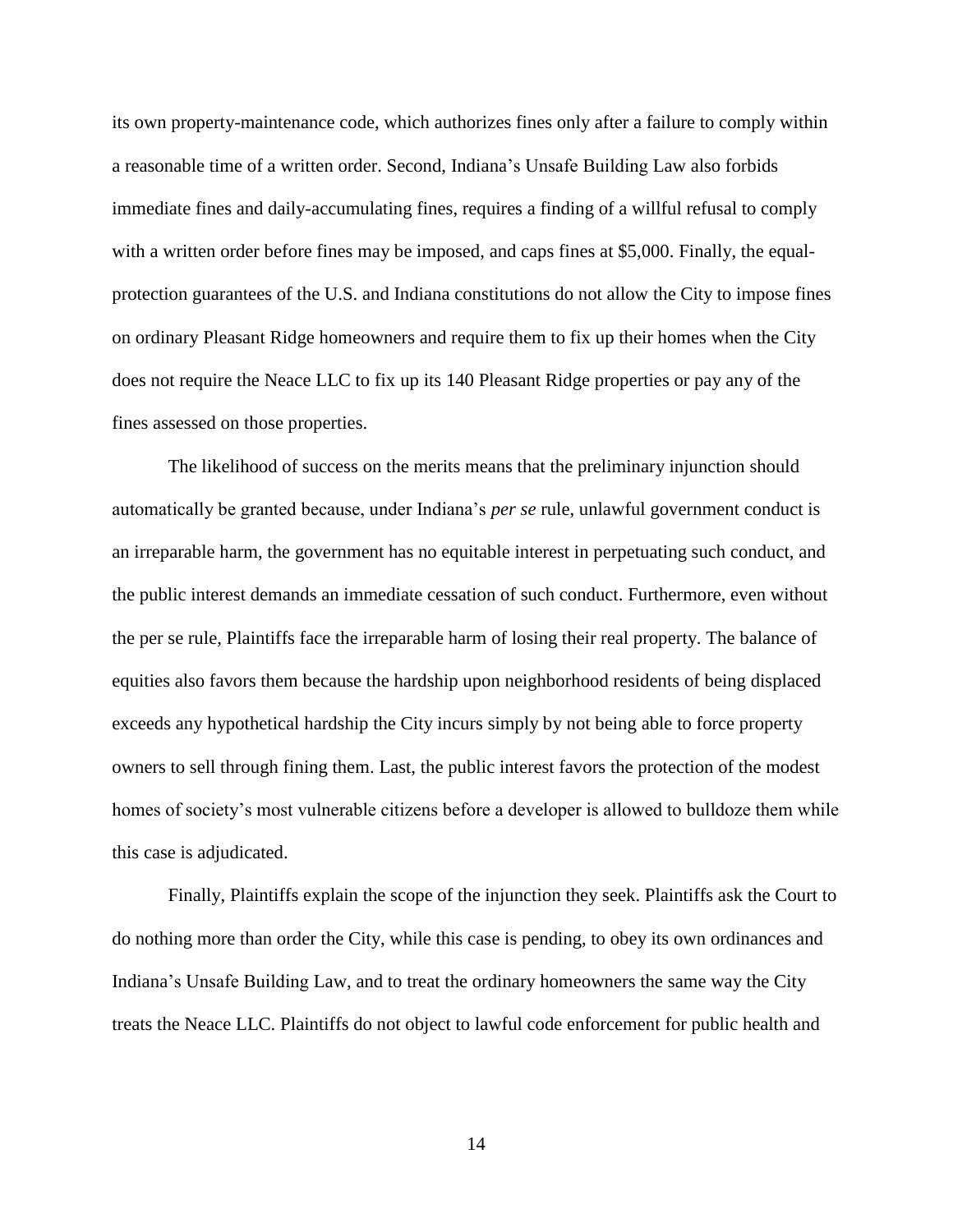safety. They object only to unlawful and unconstitutional code enforcement for the illegitimate purpose of forcing them to sell to the LLC.

#### **ARGUMENT**

#### **I. The Preliminary Injunction Standard.**

Under the familiar four-part test for a preliminary injunction, Plaintiffs must show: (1) a reasonable likelihood of success on the merits; (2) irreparable harm; (3) that the balance of equities favors Plaintiffs and not the City; and (4) that the public interest favors a preliminary injunction. *Paramanandam v. Herrmann*, 827 N.E.2d 1173, 1178-79 (Ind. Ct. App. 2005) (quoting *Hydraulic Exch. & Repair, Inc. v. KM Specialty Pumps, Inc.*, 690 N.E.2d 782, 785 (Ind. Ct. App. 1998)).

The analysis in this case is actually even simpler than it seems. Indiana applies a *per se*  rule in which a preliminary injunction issues automatically when the plaintiff establishes a likelihood that the government is acting unlawfully. Indiana courts treat unlawful government conduct as an irreparable harm, as something the government has no equitable interest in continuing, and as something the public interest abhors. *Union Township Sch. Corp. v. State ex rel. Joyce*, 706 N.E.2d 183, 192 (Ind. Ct. App. 1998) (quoting *L.E. Servs. v. State Lottery Comm'n*, 646 N.E.2d 334, 349 (Ind. App. Ct. 1995)). Thus, if the Court finds it likely, as it should, that the City has acted illegally and will do so again, the preliminary injunction should be granted on that determination alone. *See Arbor Homes, LLC v. City of Greenwood*, No. 41D01- 1606-PL-00053 (Johnson Sup. Ct. No. 1 2016) (granting preliminary injunction against the enforcement of an unlawful municipal building code) (attached as Exhibit 8 to this Memorandum). Thus, a finding by this Court that Plaintiffs are likely to succeed on the merits of their statutory and equal-protection claims requires that the preliminary injunction be granted.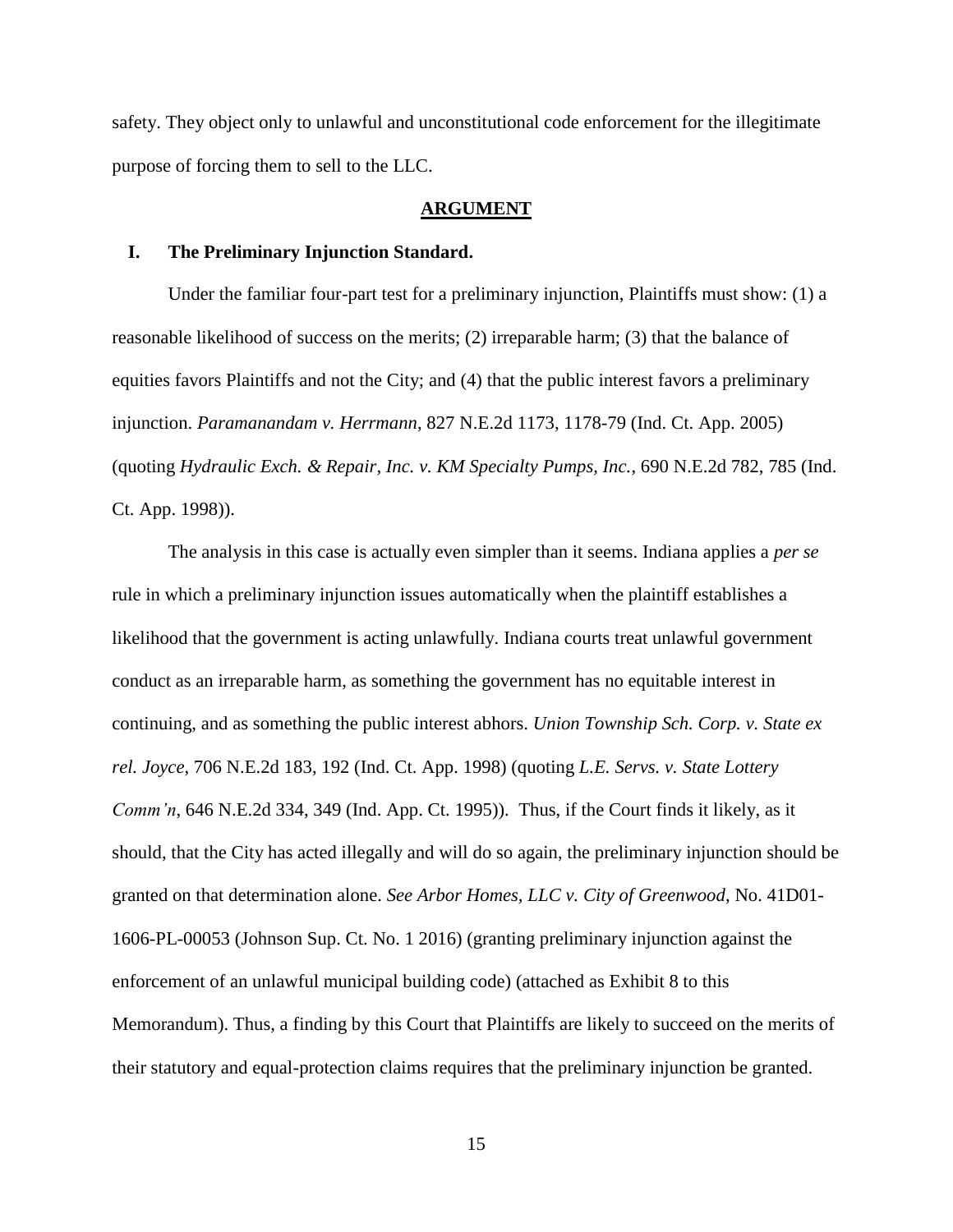### **II. Plaintiffs Are Likely to Succeed on the Merits Because the City's Code-Enforcement Scheme Is Illegal and Unconstitutional.**

Plaintiffs are likely to succeed on the merits because the City's use of code enforcement is: (1) illegal under the City's own property-maintenance code (Count I of the Amended Complaint); (2) illegal under the Indiana Unsafe Building Law (Count II); and unconstitutional under the equal-protection guarantees of the (3) U.S. (Count VIII) and (4) Indiana (Count VII) constitutions.<sup>4</sup>

# **A. The City's Own Property-Maintenance Code Does Not Allow the City to Impose Fines Immediately and on a Daily-Accumulating Basis After Identifying an Alleged Deficiency.**

The City's enforcement of its 2008 property-maintenance code has been illegal because the ordinance does not allow immediate fines, or fines that immediately begin to accumulate on a daily basis. Plaintiffs will use the citations against the 114 Riley Avenue side of Plaintiff Association's duplex to illustrate the illegality of the City's actions. But the Court should understand that this is the same approach to enforcement that the City used against other properties. *Supra* at 6 (describing scheme where property owners are hit with daily-accruing fines and told they could escape the fines by selling to the Neace LLC, but only if they sell all properties at once); Am Compl. ¶¶ 117-126; Miller Aff. Ex. 3 (properties sold to Neace LLC since August 2016, overwhelmingly for \$10,000 or less each). This is the same approach that that the City will use again against Plaintiffs, Plaintiff Association's members, and other Pleasant Ridge property owners unless a preliminary injunction issues. Am. Compl. Ex. 16 (Mayor Hall stating the City's inspection program will continue).

On September 26, 2016, Building Inspector Jackson inspected the 114 Riley Avenue side of the Association's duplex. Am. Compl. ¶ 133. According to the citation, Mr. Jackson identified

 $\overline{a}$ 

<sup>&</sup>lt;sup>4</sup> Plaintiffs brought 11 claims in their Amended Complaint, but raise only four in this motion.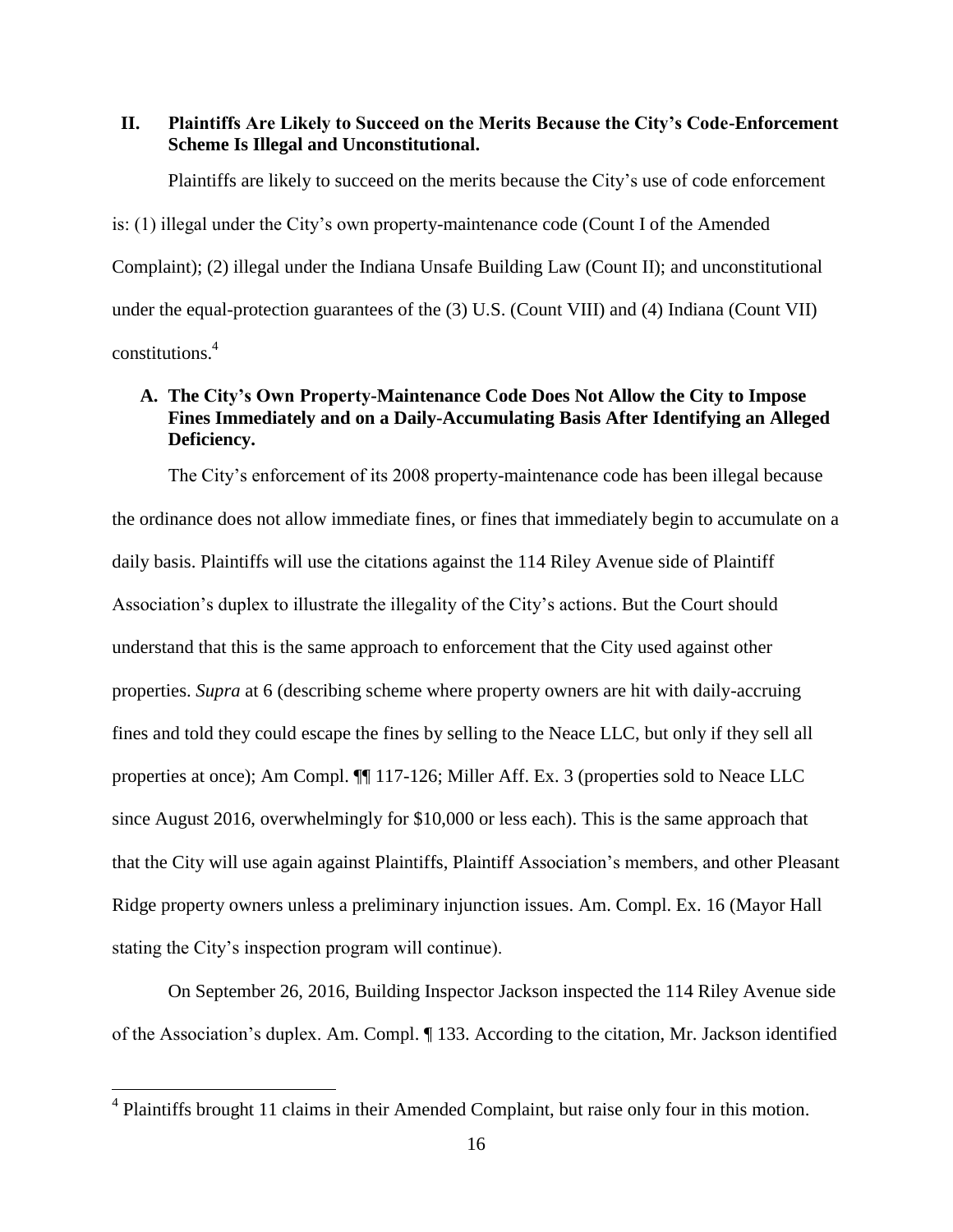eight deficiencies under the property-maintenance code. Am. Compl. Ex. 5. He imposed an immediate fine of \$400 (\$50 x 8 deficiencies = \$400). He also stated that "[s]ubsequent fines in the amount of \$400.00 per day (\$50.00 per violation) will be assessed starting on the 26th of September, 2016 until which time the violation(s) are corrected."<sup>5</sup> Id.

These immediate fines were flatly illegal because the City is authorized by its own code to impose a fine only *after* a property owner fails to comply with a written order that allows a reasonable time to make repairs. 2008-OR-1§ 106.3 (**"Prosecution of violation.** Any person failing to comply with a notice of violation or order served in compliance with Section 107 shall be deemed guilty of a civil infraction . . . .") (emphasis in original). Section 107, in turn, requires not only written notice of an alleged violation, but also a written "correction order allowing a reasonable time to make the repairs and improvements . . . ." § 107.2(4). Under Charlestown's own ordinance, the City could only have fined the Association over 114 Riley Avenue if it "fail[ed] to comply with a notice of violation" that allowed "a reasonable time to make the repairs and improvements." Thus, the fines the City imposed on every property in Pleasant Ridge were illegal and such fines would be illegal again if imposed this way against Plaintiffs, the Association's members, or any other property owner in Pleasant Ridge.

## **B. The City's Enforcement of Its Property-Maintenance Code Violates the Indiana Safe Building Law.**

Plaintiffs are also likely to succeed on the merits of Count II of the Amended Complaint because the City's enforcement of its property-maintenance code has violated the Indiana Unsafe

<sup>&</sup>lt;sup>5</sup> The fines began to accumulate on a daily basis even before the Association received notice. For example, the 114 Riley citation states that Mr. Jackson made his determination on September 26, 2016, and that the fines will accumulate daily beginning on the 26th. Am. Compl. Ex. 5. Yet postal records indicate that the City did not mail the citation via registered mail until September 28, 2016, and it was not delivered until October 4, 2016. *Id.* This means that 114 Riley Avenue had accumulated \$3,600 in fines by the time the citation arrived at the Association's doorstep (September 26-October 4, 2016, inclusive).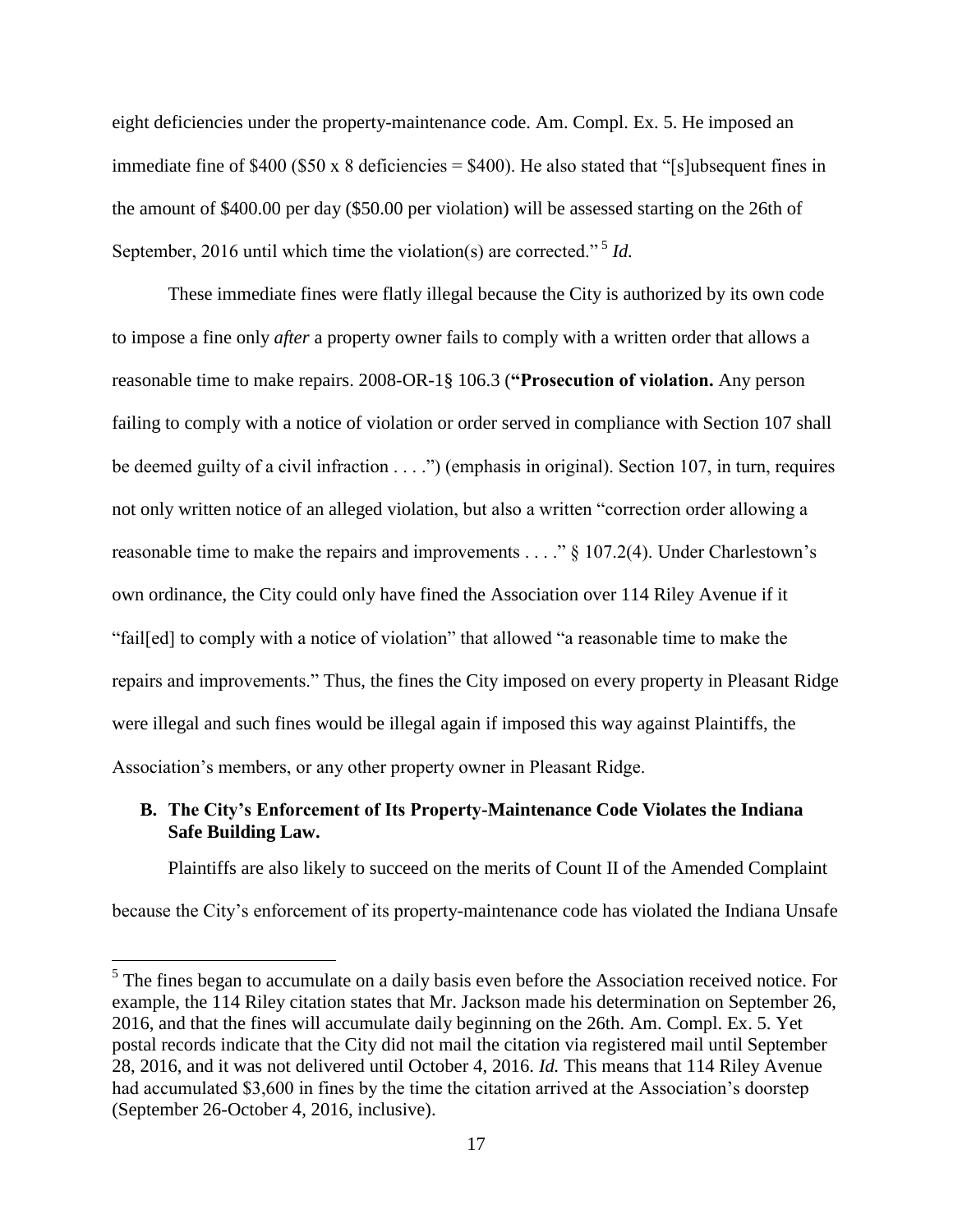Building Law, Ind. Code § 36-7-9-1, *et seq.*, in five ways: (1) Building Inspector Jackson, as the "enforcement authority" under the statute, lacks authority to impose any fine when issuing a written order; (2) to the extent that an inspector may ever issue a fine, it cannot accumulate daily; (3) the City is not affording "sufficient time" to make repairs; (4) Defendant Board of Public Works and Safety, the "hearing authority" under the statute, is imposing fines absent a finding of willful noncompliance to comply with a written order; and (5) the City is imposing fines in excess of a \$5,000 cap.

The Unsafe Building Law provides municipalities with certain powers, but also erects procedural safeguards for the benefit of property owners. The City has ignored those safeguards. *See also* Ind. Code § 36-1-3-6(a) ("If there is a constitutional or statutory provision requiring a specific manner for exercising a power, a unit wanting to exercise the power must do so in that manner.")

#### *i. The City has no power to impose immediate fines.*

The Unsafe Building Law specifically denies building inspectors the authority to impose immediate fines when they identify deficiencies in property. The statute specifies eight things that a building inspector (called an "enforcement authority") can require a property owner to do in a written order: (1) vacate the building; (2) seal it temporarily; (3) exterminate vermin; (4) remove trash; (5) make repairs; (6) demolish part of the building; (7) demolish the whole building; or (8) seal it for more than 90 days. Ind. Code § 36-7-9-5(a). There is no power to impose a fine, and thus every fine that Mr. Jackson issued was illegal and every fine that he issues in the same manner will again be illegal.

A building inspector may impose a fine only when three things happen. First, a property owner must be given a written order to make repairs under section 36-7-9-5(a)(5). Ind. Code § 36-9-7-7.5(a). Second, the building inspector can issue a fine after providing a written order only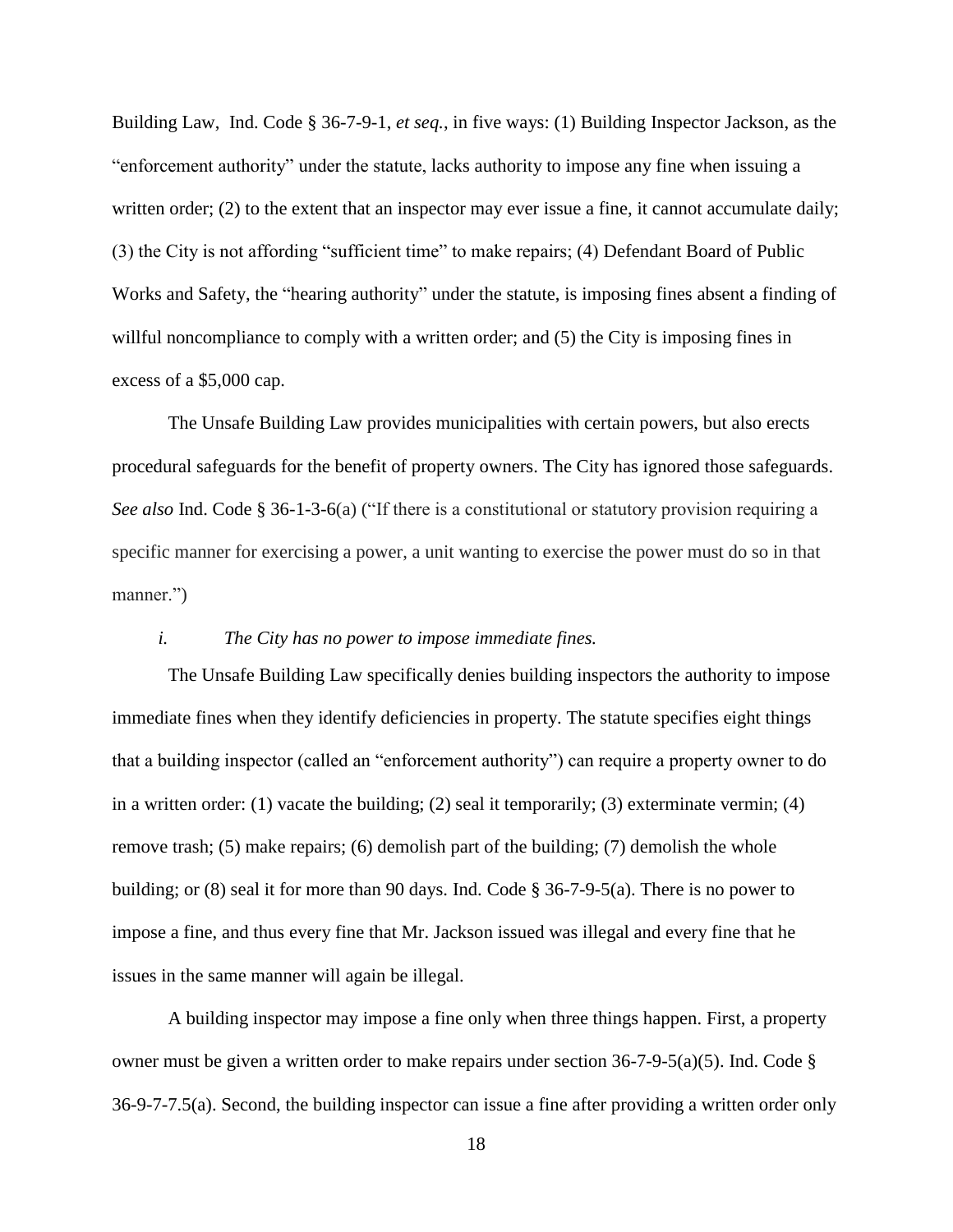if a "hearing was not requested [by the property owner]]." *Id.* Finally, a building inspector can issue a fine if there is no request for a hearing only if the property owner has "fail[ed] or refuse[d] to comply with the order within 60 days or the time specified in the order." Ind. Code § 36-9-7-7.5(b). In other words, Mr. Jackson has the statutory authority to impose a fine *after* a failure or refusal to comply with a written order that provides an adequate opportunity to make corrections. Thus, the fines the City imposed on every property in Pleasant Ridge were illegal and such fines would be illegal again if imposed this way against Plaintiffs, the Association's members, or any other property owner in Pleasant Ridge.

#### *ii. The City has no power to impose fines that accumulate daily.*

Even when a building inspector can impose a fine, that initial fine cannot be increased by more than \$1,000 every 90 days. Ind. Code § 36-7-9-7.5(b)-(c). An inspector, in other words, is forbidden by law from imposing fines that accumulate daily. But that is exactly what Mr. Jackson has been doing. In the case of 114 Riley Avenue, for example, he immediately imposed a \$400 daily fine that would accumulate daily until all corrections were completed. Mr. Jackson, in other words, imposed a fine that would accumulate at a rate of \$1,200 every three days (\$400 x 3), which is both *in excess* of \$1,000 and accrues *30 times faster* than the statute allows (every three days rather than every 90). Thus, the fines the City imposed on every property in Pleasant Ridge were illegal and such fines would be illegal again if imposed this way against Plaintiffs, the Association's members, or any other property owner in Pleasant Ridge.

*iii. The City does not allow "sufficient time" to make repairs.*

Regardless of whether a fine is imposed by the "hearing authority" (here, the City) or the "enforcement authority" (here, Mr. Jackson), "the order must allow a sufficient time" of between ten and 60 days to correct alleged deficiencies. Ind. Code § 36-7-9-5(c). And, because fines may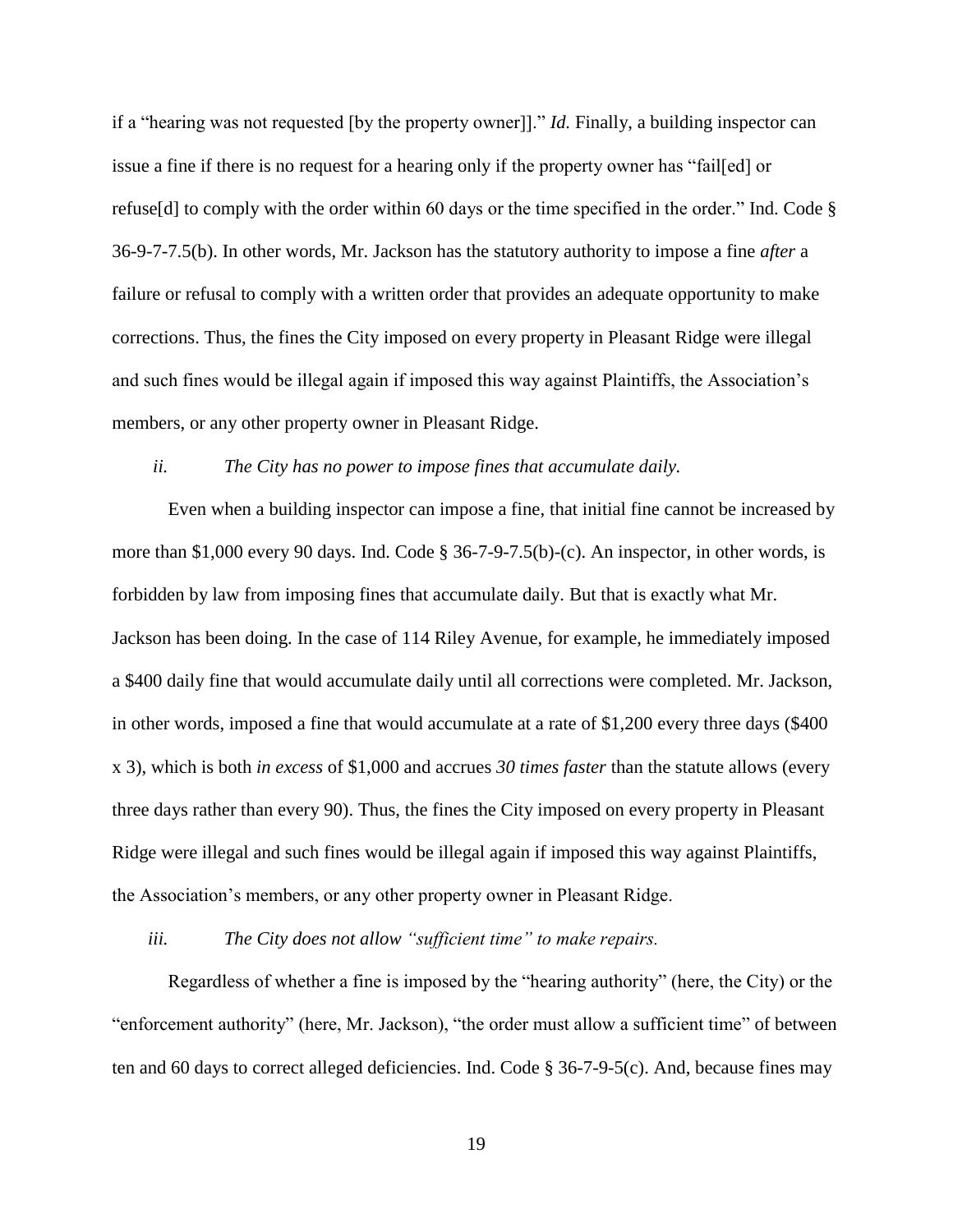be issued only after a failure to comply with a written order, it necessarily follows that fines cannot issue until after a failure to correct any problem within a "sufficient time" to do so. Here, however, the City has been imposing fines immediately, not after "sufficient time" to make corrections. While it is true that Mr. Jackson's written orders specify ten days to make the repairs, that ten days served zero purpose because the fines were imposed immediately and accumulated daily. Thus, the fines the City imposed on every property in Pleasant Ridge were illegal and such fines would be illegal again if imposed this way against Plaintiffs, the Association's members, or any other property owner in Pleasant Ridge.

### *iv. The City imposes fines absent a willful failure to comply.*

When there is a hearing, a city can impose a fine only when "there has been a willful" failure to comply with the order." Ind. Code  $\S 36$ -7-9-7(e). Here, the City imposed the \$8,950 fine against Plaintiff Association without any finding that the Association willfully failed to comply with a written order. Nor could the City have made such a finding. The Association took *immediate*, *good-faith* action to correct the identified deficiencies as quickly as possible after receiving the written order. Yet, despite the Association doing everything within its power to comply as quickly as possible and in fact complying, the City nevertheless imposed an enormous fine of \$8,950. Thus, the fine the City imposed on the Association was illegal and such fines would be illegal again if imposed this way against Plaintiffs, the Association's members, or any other property owner in Pleasant Ridge.

### *v. The City violates the \$5,000 cap.*

The City's imposition of an \$8,950 fine also violated the \$5,000 statutory cap. Ind. Code  $36-7-9-7(e)$  ("[If] the hearing authority finds that there has been a willful failure to comply with the order, the hearing authority may impose a civil penalty in an amount not to exceed five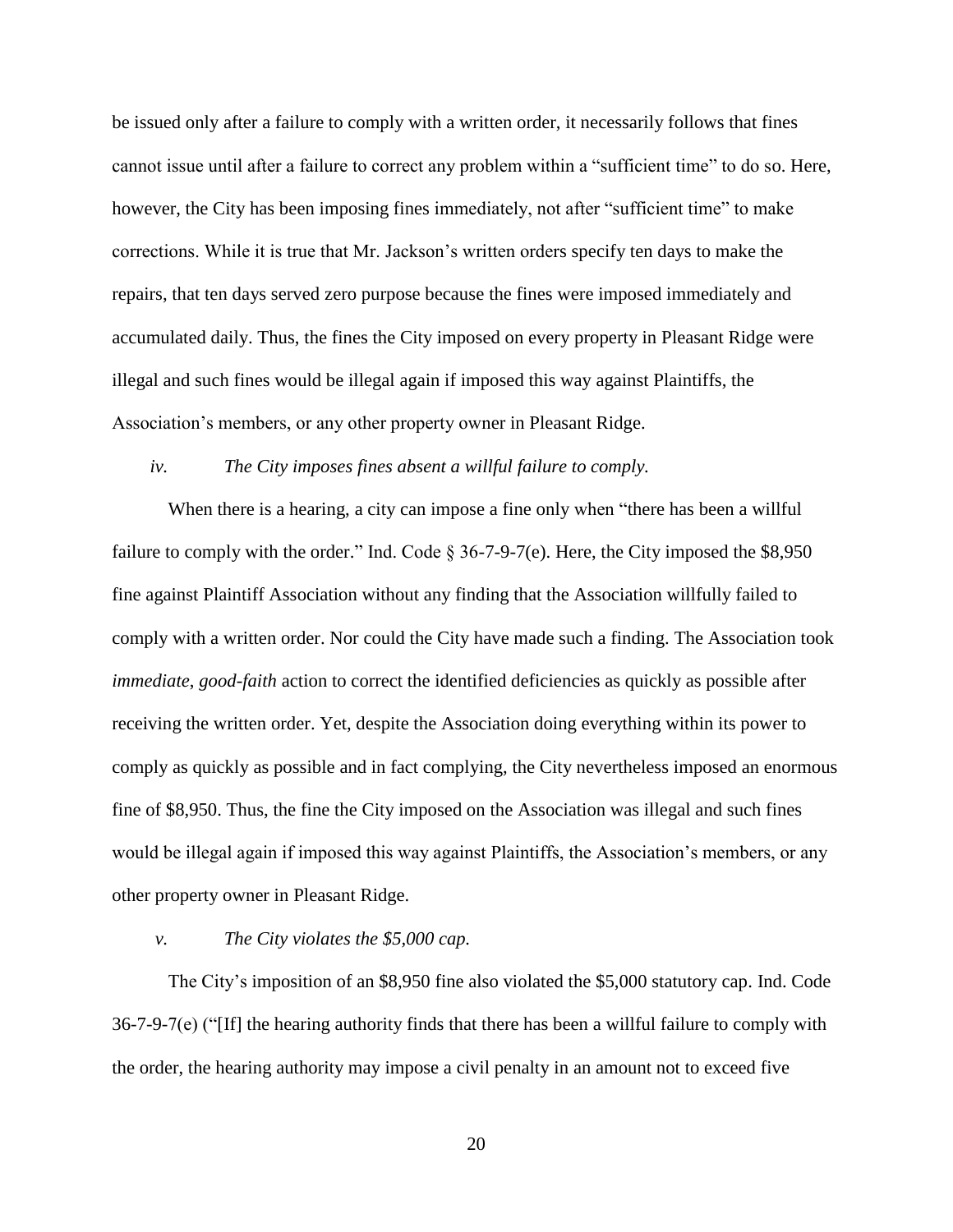thousand dollars (\$5,000)."). Thus, the fine the City imposed on the Association was illegal and such fines would be illegal again if imposed this way against Plaintiffs, the Association's members, or any other property owner in Pleasant Ridge.

# **C. Plaintiffs Are Likely to Succeed on the Merits of Their Claim That the City's Differential Treatment of Ordinary Property Owners and the Private Developer Violates the Equal-Protection Clause of the Fourteenth Amendment.**

Plaintiffs are also likely to succeed on the merits of their federal equal-protection claim.<sup>6</sup> To prevail on a federal equal-protection claim, a plaintiff must show "(1) the defendant intentionally treated him differently from others similarly situated, (2) the defendant intentionally treated him differently because of his membership in the class to which he belonged, and (3) the difference in treatment was not rationally related to a legitimate state interest. "*Smith v. City of Chicago*, 457 F.3d 643, 650-51 (7th Cir. 2006). Here, elements (1) and (2) are indisputable. The City has intentionally treated, and is intentionally treating, ordinary Pleasant Ridge property owners such as the Association differently from the Neace, LLC. Ordinary property owners are required to pay fines and make repairs. The Neace LLC, on the other hand, is not required to pay fines or make repairs. Thus, the equal-protection question is whether this differential treatment is rationally related to the only legitimate government interest behind the property-maintenance code—public health and safety. *See* 2008-OR-1 § 101.3 (ordinance's purpose is to "ensure public health, safety and welfare in so far as they are affected by the continued occupancy and maintenance of structures and premises").

 $\overline{a}$ 

<sup>&</sup>lt;sup>6</sup> This Court should address Plaintiffs' federal and state equal-protection claims even after ruling on Plaintiffs' statutory claims. This is because it is certain the City intends to try to force Plaintiffs out of their homes. Even if forced to abide by its own ordinance and the Unsafe Building Law, the City can still unconstitutionally target Plaintiffs with code enforcement with the intent of forcing them to sell (while ignoring the Neace LLC), and cause Plaintiffs much irreparable harm in the process.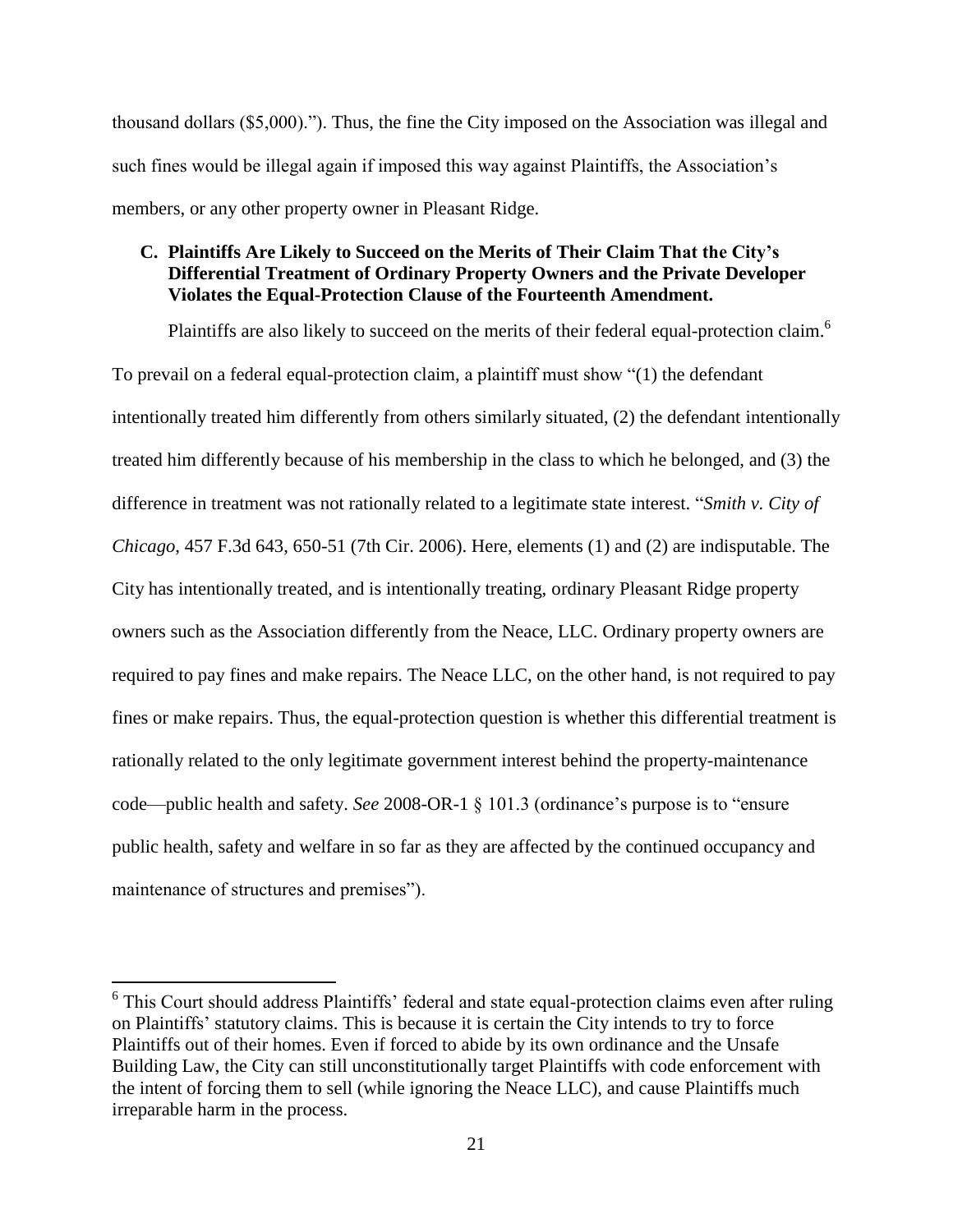The City is not enforcing the property-maintenance code for health-and-safety purposes.

Instead, it is enforcing the code (*illegally*; *see* Parts I.A & B *supra*) to compel Pleasant Ridge

homeowners to sell to the Neace LLC:

 $\overline{a}$ 

- The City's enforcement of the property-maintenance code has been illegal under the code itself and the Indiana Unsafe Building Law, which ought to create an essentially irrebuttable presumption that the City's actions are illegitimate. *See Geinosky v. City of Chicago*, 675 F.3d 743, 748-49 (7th Cir. 2012) ("bogus tickets" indicate improper purpose and violation of equal protection);
- People are still living in most of the homes the Neace LLC has acquired, and have been for several months, even though the City has supposedly determined their housing to be so bad it has issued massive fines against the properties.<sup>7</sup> Am. Compl. Ex. 4 (detailing lease end dates). The City has a policy of not requiring the LLC to make repairs or pay fines. *Id.*;
- The Mayor has explicitly told other Pleasant Ridge property owners not to fix up their homes and that it could be financially ruinous to do so because the homes will be destroyed soon anyway. *Supra* at 10;
- Nevertheless, the City is imposing financially ruinous fines on homeowners such as the Association that have not sold to the Neace LLC, has instituted a policy in which those fines cannot be waived, Miller Aff., Ex. B, Barnes Aff. ¶ 19, and is demanding that the fines be paid and the properties be fixed up;
- *Unless*, the property owner sells to the Neace LLC, which, again, does not have to fix the properties or pay the fines.

Using a property ordinance illegally to coerce citizens into selling against their will is not

only unrelated to health and safety, it describes a "classic" selective-enforcement violation: "a

public official, with no conceivable basis for his action other than spite or some other improper

motive . . . comes down hard on a hapless private citizen." *Swanson v. City of Chetek*, 719 F.3d

780, 784 (7th Cir. 2013) (internal quotations omitted). The City is selectively going after

 $<sup>7</sup>$  Indeed, since the City treats these fines as accruing daily, and since many citations were issued</sup> as long ago as August 2016, the amount in fines that the Neace LLC would owe the City—if the City were treating the LLC and the Association the same—is now likely well into the millions of dollars.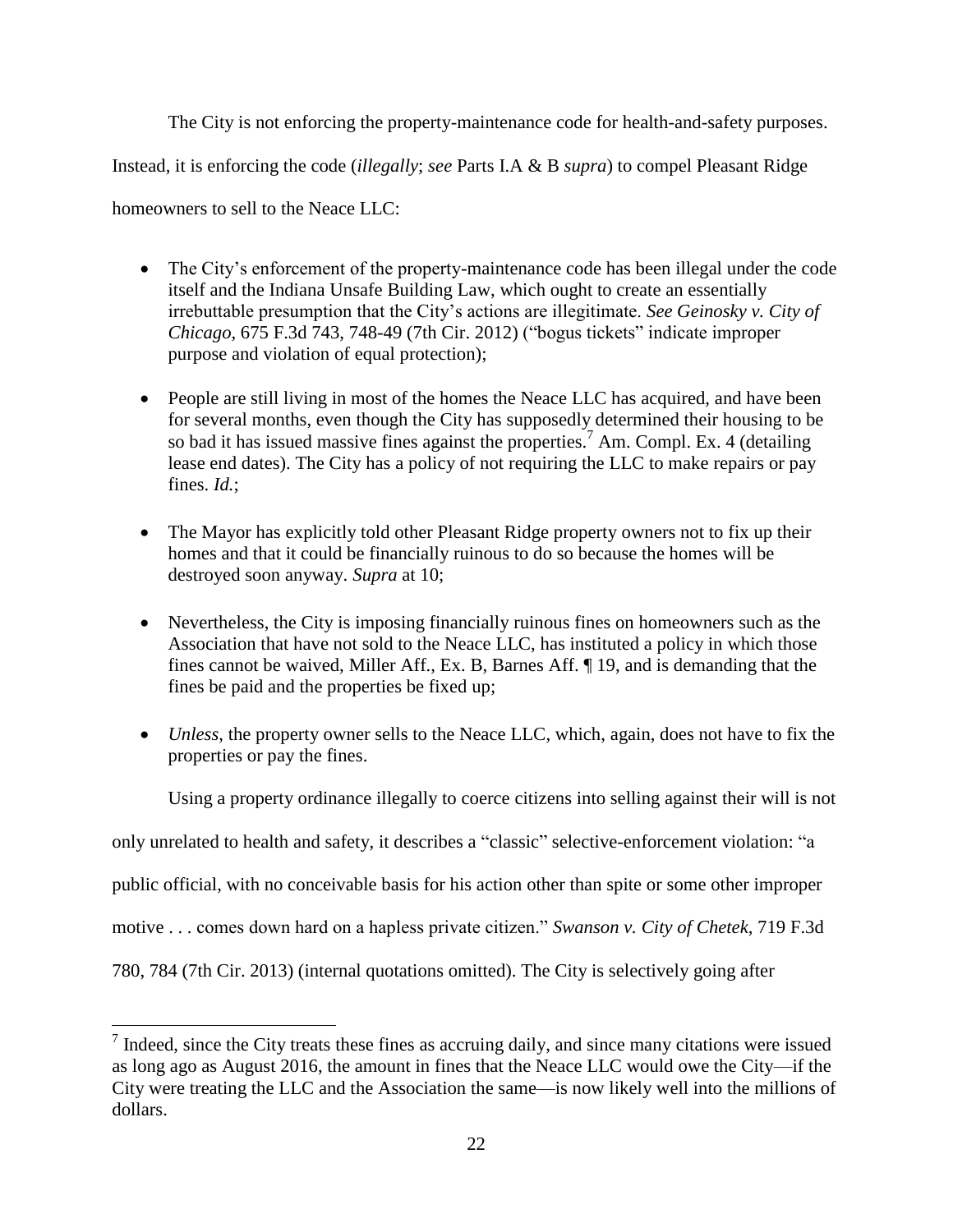property owners like the Association—and soon the other Plaintiffs and the Association's members—but not the Neace LLC. The City is doing this for the illegitimate purpose of forcing citizens to sell to the LLC for pennies on the dollar. *See Forseth v. Vill. of Sussex*, 199 F.3d 363, 371 (7th Cir. 2000) (forcing property owner to convey land valued at \$51,000 for \$6,000 is not a legitimate governmental objective). $^{8}$ 

The federal courts have recognized that selectively enforcing a property code to compel unwilling home sales violates equal protection. In *Thorncreek Apartments III, LLC v. Village of Park Forest*, city officials had decided that the residents of a particular apartment complex were "draining our community's businesses, schools and local government services." 970 F. Supp. 2d 828, 834 (N.D. Ill. 2013). The city began a campaign of aggressive code enforcement, "routinely cit[ing]" the property owner for "minor or manufactured infractions," and even enacting new codes that it enforced selectively against the property. *Id.* at 835–36. The court denied the government's motion for summary judgment because the facts indicated the owner could prevail on its equal-protection claim. *Id.* at 843.

The situation in Pleasant Ridge is materially identical. The City has likewise declared that Pleasant Ridge is a "burden on the financial resources of the City, including but not limited to the City's building commissioner, animal control, police force, sanitation department, and the City-

 $\overline{a}$ 

<sup>&</sup>lt;sup>8</sup> Although the equal-protection violation is readily apparent when one compares the City's treatment of the Neace LLC and Plaintiffs, this case is so egregious that comparisons are unnecessary. The Seventh Circuit has repeatedly recognized that when state actors use their enforcement discretion in an irrational manner, to advance improper purposes—as they have in Pleasant Ridge—then comparisons are unnecessary. *See Brunson v. Murray*, 843 F.3d 698, 707 (7th Cir. 2016) ("pattern of discriminatory behavior . . . can perform the same function as the similarly situated requirement"); *Swanson*, 719 F.3d 780, 785 (7th Cir. 2013) ("It would be oddly formalistic to then demand a near identical, one-to-one comparison to prove the readily-apparent hostility."); *Geinosky*, 675 F.3d 743, 748 (7th Cir. 2012) ("Here, the pattern and nature of defendants' alleged conduct do the work of demonstrating the officers' improper discriminatory purpose.").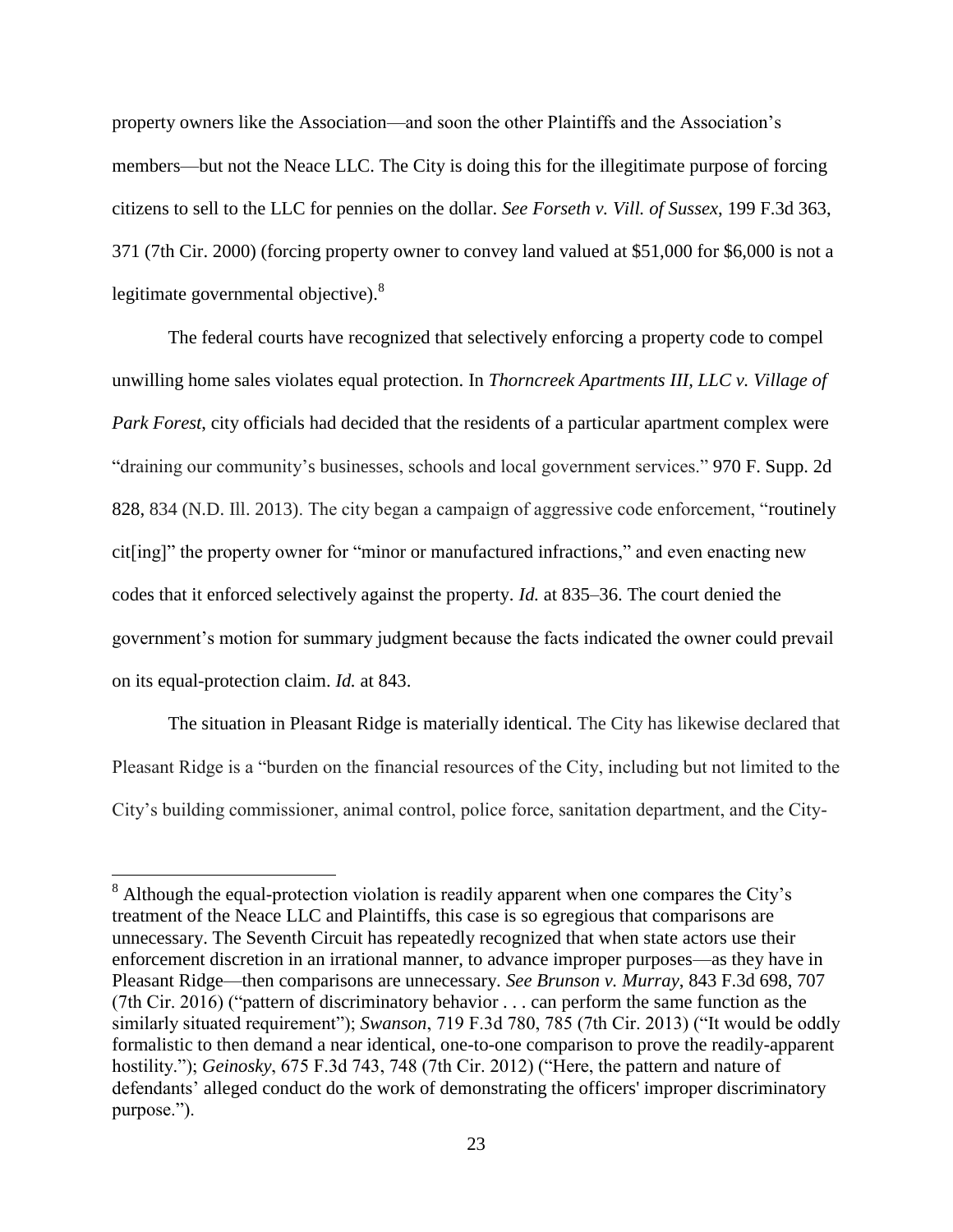owned utilities." Charlestown Resolution 2016-R-1, at 4. And Charlestown has the same strategy for dealing with its undesirable residents: selectively enforcing building codes, selectively ignoring fines and repair orders, and even enacting new ordinances and resolutions targeted at Pleasant Ridge, all to force the unwilling residents to sell their homes. As Plaintiffs' expert Christina Collester testified, the City's actions here do not resemble how legitimate code enforcement is conducted elsewhere in Indiana. Collester Aff. ¶¶ 3-8. It is her opinion that the City's code enforcement is not designed to protect public health and safety. Collester Aff. ¶¶ 4-8.

In sum, Plaintiffs are likely to succeed on the merits of their federal equal-protection claims because treating the Association and other property owners in Pleasant Ridge differently from the LLC is not rationally related to the City's legitimate interest in health and safety. It is, instead, related only to the illegitimate interest in using code enforcement pretextually to force sales to the Neace LLC. Because the City's actions lack a rational relationship with a legitimate government interest, Plaintiffs are likely to succeed on the merits. *See, e.g.*, *St. Joseph Abbey v. Castille*, 712 F.3d 215 (5th Cir. 2013) (holding that serving the private economic interests of an industry group is not a legitimate government interest).

## **D. Plaintiffs Are Likely to Succeed on the Merits of Their State Equal-Protection Claim Because the Indiana Constitution Is Even More Protective than Its Federal Counterpart.**

Plaintiffs' likelihood of success on the merits of their federal equal-protection claim means that they are even more likely to succeed on the merits of their state constitutional claim, under the Indiana Equal Privilege and Immunities Clause. Ind. Const. art. I, § 23. This is because the Indiana Constitution's test is more rigorous than that under the Fourteenth Amendment. Under the Indiana Constitution, "[u]nlike federal equal protection analysis, there is no varying or heightened level of scrutiny based on the nature of the classification or the nature of the right affected by the legislation." *Morrison v. Sadler*, 821 N.E.2d 15, 21 (Ind. Ct. App. 2005). And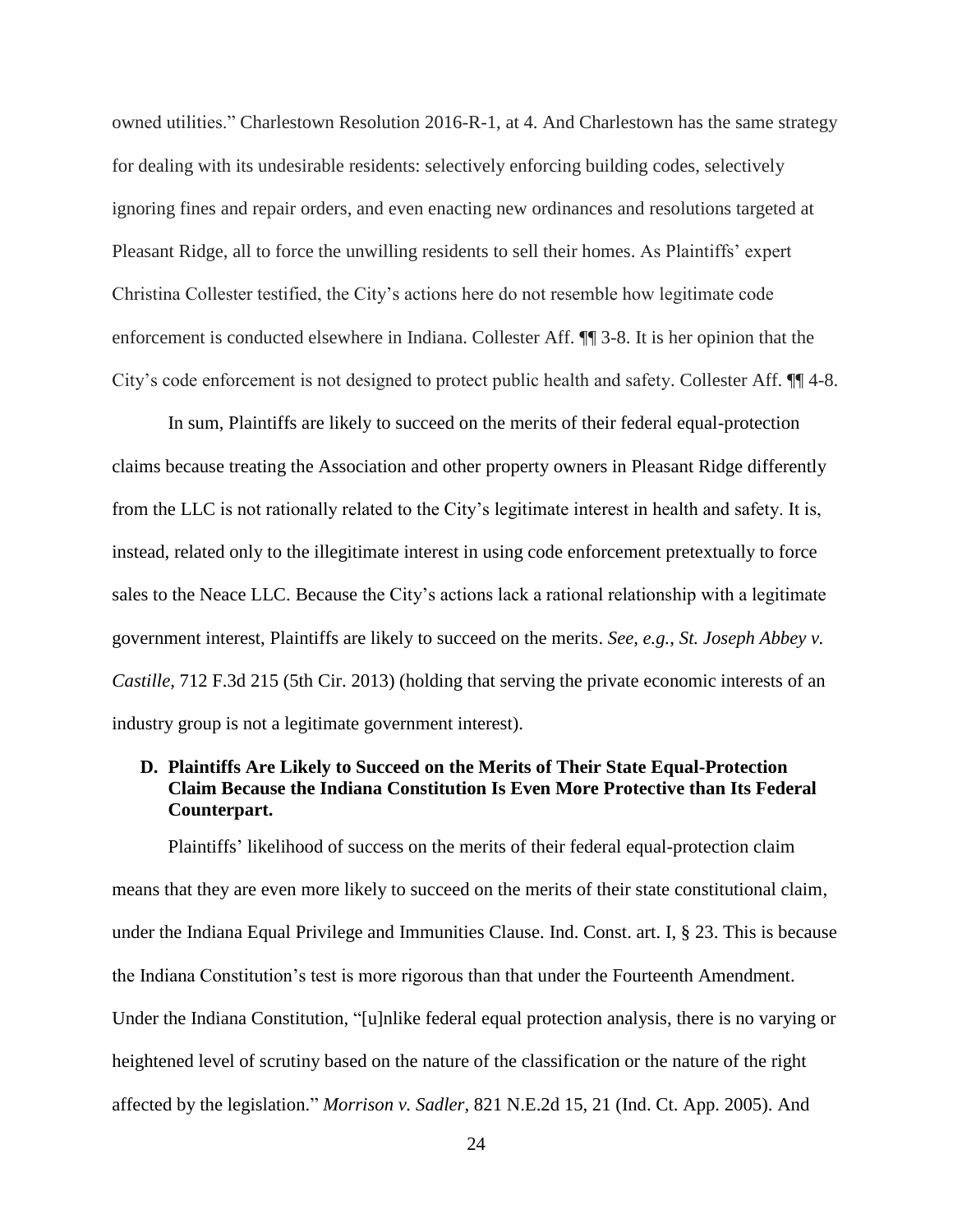whereas the federal rational-basis test requires only that legal distinctions have a rational relationship to a legitimate government objective, the Equal Privilege and Immunities Clause provides that whenever government treats people differently, the "disparate treatment . . . must be reasonably related to *inherent characteristics* which distinguish the unequally treated classes." *Collins v. Day*, 644 N.E.2d 72, 80 (Ind. 1994) (emphasis added). Crucially, "inherent characteristics" do not include one party being economically important to the city. *See Paul Stieler Enters., Inc. v. City of Evansville*, 2 N.E.3d 1269, 1275 (Ind. 2014). Additionally, any "preferential treatment must be uniformly applicable and equally available to all persons similarly situated." *Collins*, 644 N.E.2d at 80.

Application of the test is straightforward in this case. Owners that refuse to sell to the Neace LLC are forced to pay fines and make repairs. The LLC, meanwhile, is allowed to keep hundreds of people in roughly 140 properties that are supposedly in such a state that the City has issued daily-accumulating fines that must now run into the millions of dollars and ordered numerous repairs. *Supra* at 22 n.7. The LLC is not required to pay fines or make repairs. Am. Compl. Ex. 4. That differential treatment cannot be justified in terms of health and safety, and any economic advantage that accrues to the City from redevelopment is irrelevant. *See Paul Stieler Enterprises*, 2 N.E.3d at 1275 ("In comparing the disparate treatment . . . to the inherent differences of the two classes . . . the legislative purpose for consideration is public health, not economic advantage to the City."). To the contrary, the fact that the City and the LLC are engaged primarily in an economic enterprise reinforces the conclusion that there is an equalprotection violation because the Indiana Constitution has long been careful to forbid "privilege for purchase." *Id.* at 1276.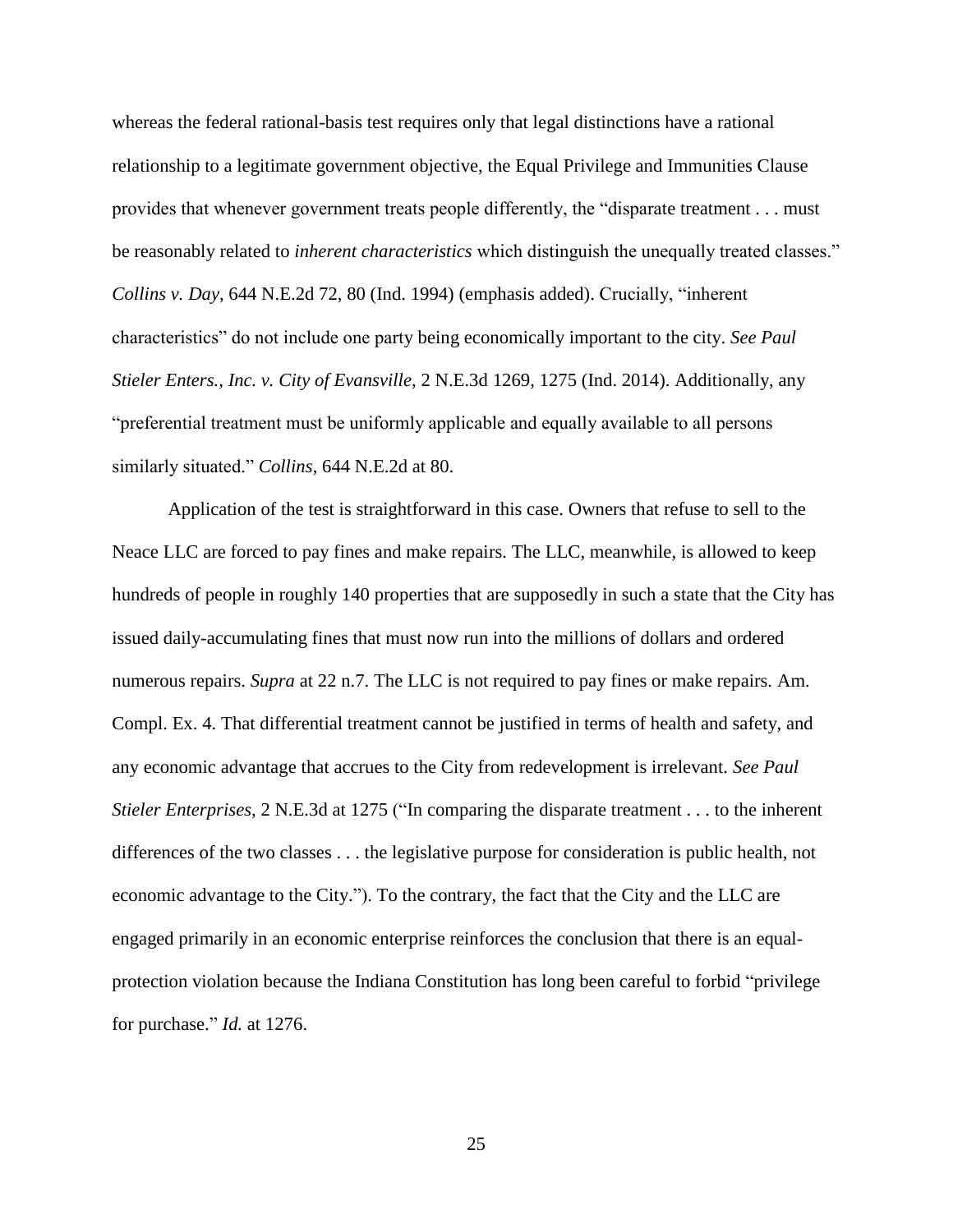**III. The Blatant Illegality and Unconstitutionality of the City's Enforcement of Its Property Maintenance Code Means that the Preliminary Injunction Should Issue Under Indiana's Per Se Rule.**

The Court need proceed no further and should issue the preliminary injunction based on Plaintiffs' likelihood of success on the merits. Under Indiana's *per se* rule, unlawful government activity is an automatic irreparable harm, the balance of equities is irrelevant because the government has no valid interest in illegal conduct, and the public interest demands government compliance with the law. Thus, the preliminary injunction should be granted on the basis of the fact that the City's conduct has violated the plain language of its own ordinance and Indiana's Unsafe Building Law, as well as violated the most basic equal-protection guarantees of the federal and state constitutions. *Union Twp. Sch. Corp. v. State ex rel. Joyce*, 706 N.E.2d 183, 192 (Ind. Ct. App. 1998) ("When the *per se* rule is invoked, the court has determined that the defendant's actions have violated a statute and, thus, that the public interest is so great that the injunction should issue regardless of whether the plaintiff has actually incurred irreparable harm or whether the plaintiff will suffer greater injury than the defendant."); *see also L.E. Servs., Inc. v. State Lottery Comm'n of Indiana*, 646 N.E.2d 334, 349 (Ind. Ct. App. 1995).

## **IV. The City's Enforcement of the Property-Maintenance Code Inflicts Irreparable Harm on the Association and Its Members.**

As noted in the previous section on the *per se* rule, Plaintiffs do not need to prove additional irreparable harms, because being forced to endure an illegal and unconstitutional code-enforcement process is an inherently irreparable harm. But there are other irreparable harms in addition to those inherent ones inflicted by the unlawfulness of the City's code enforcement.

First, the City aims to force homeowners to lose their property, and the loss of real property is a classic irreparable harm. *See Carpenter Tech. Corp. v. City of Bridgeport*, 180 F.3d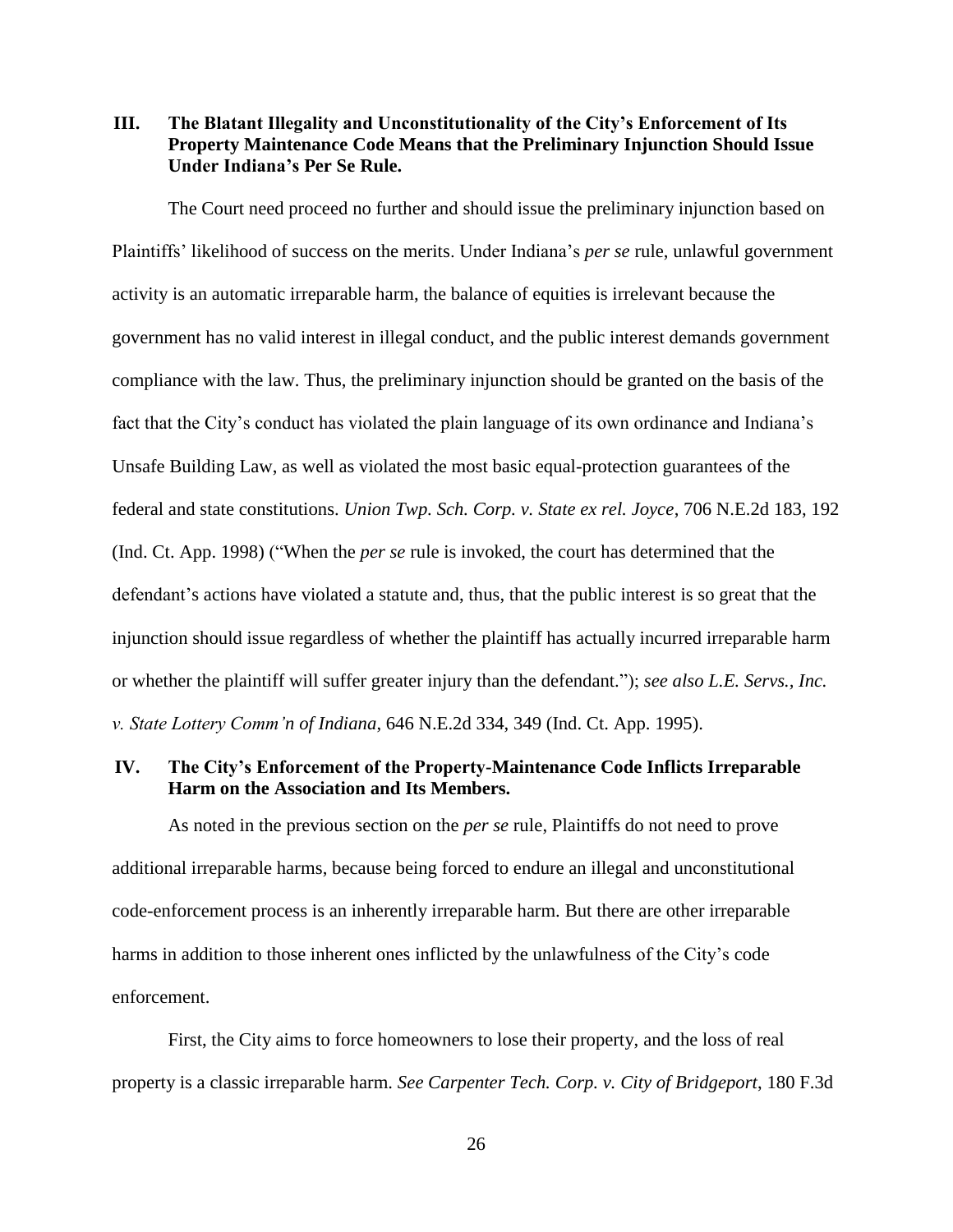93, 97 (2d Cir. 1999). If the low-income residents of Pleasant Ridge are coerced by unlawful fines into selling their beloved homes, and especially if those homes are demolished while this case is pending, that is a harm for which no money damages would ever be adequate.

Second, the City's code enforcement is a source of unimaginable stress to Plaintiffs, the Association's members, and other Pleasant Ridge residents. Many elderly residents are homebound and on a fixed income. Association member Betty Dodson, for example, is confined to her home and on supplemental oxygen essentially around the clock. Barnes Aff. ¶ 25. Her husband Ronald, also an Association member, cares for her daily. *Id.* They believe that being forced to endure bogus fines and being ousted from their home will have drastic, possibly even fatal, consequences for Betty. *Id.* Association member Kevin Satterly lost his elderly mother in October 2016, and she suffered tremendously from the stress of facing the loss of her home. *Id.* Infirm and on a fixed income, she spent the final years of her life in a state of persistent worry, a state that many elderly and disabled Association members find themselves in. *Id.* Many elderly and disabled residents simply do not have the physical and economic reserves necessary to withstand being forced to sell to the Neace LLC. *Id.*

Third, there are a plethora of other irreparable harms at stake. The dislocation associated with losing a home can have drastic consequences that are not readily measured in monetary terms. Plaintiffs such as David and Ellen Keith and Plaintiff Barnes have extended family also living in the neighborhood. In many cases, forcing them out of their homes represents not just the loss of the home, but also the loss of an entire family network that may have existed for decades. The disruptions associated with the loss of a home can also inflict irreparable harms on children. Plaintiff Barnes will have to take her family, which includes thirteen and sixteen year old granddaughters, to Florida to live with her brother while she figures out what to do. Forcing her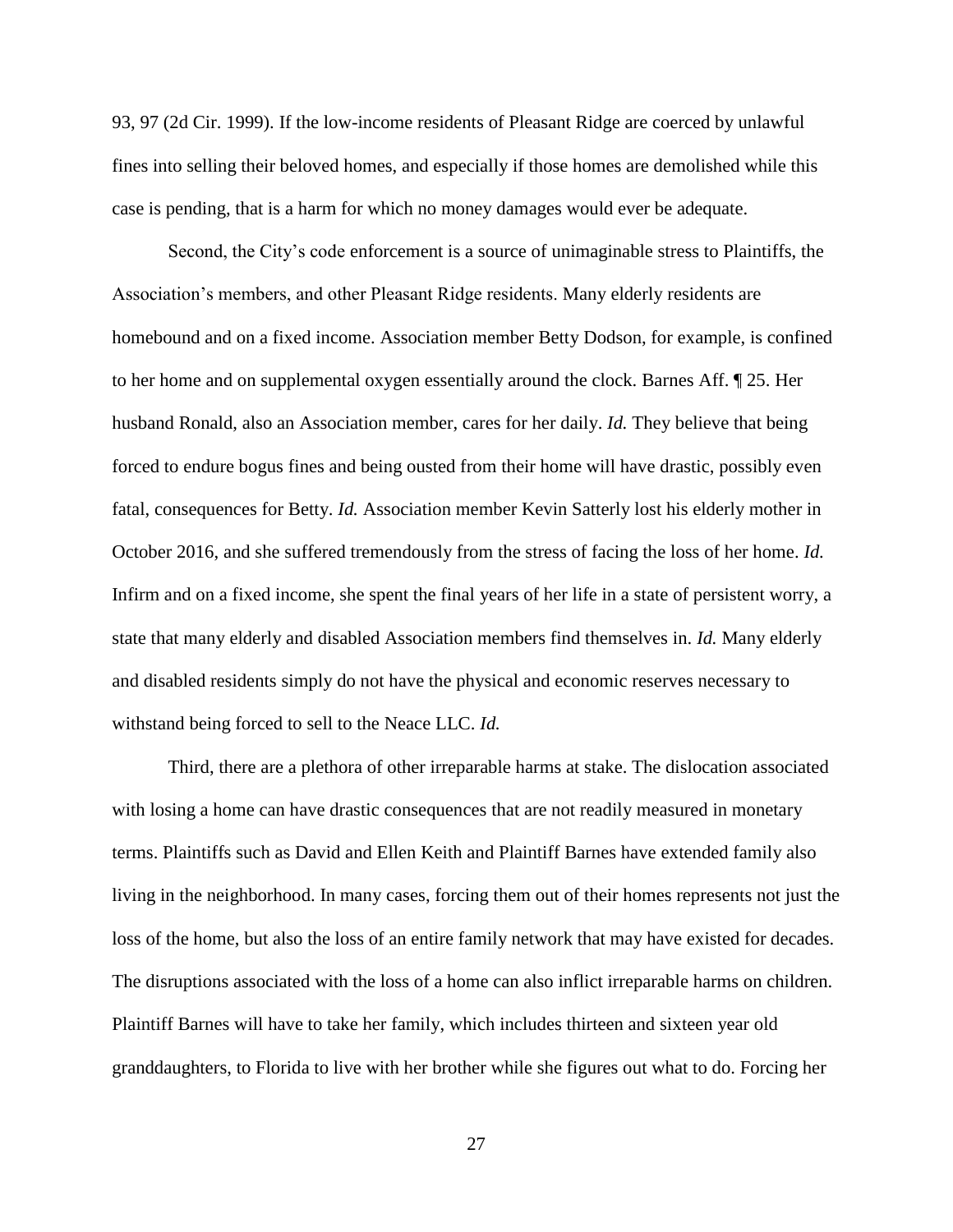granddaughters to move and change schools at a sensitive time in their lives will cause profound injury that is not readily susceptible to monetary damages.

Finally, the harms associated with an unlawful enforcement practice are irreparable even if the fines associated with the practice could, theoretically, be overturned through appeal to this Court. Low-income and elderly homeowners cannot be expected to suffer through the time, stress, and money of rapidly hiring contractors and fixing up minor and questionable repairs that the Mayor himself has said are a waste of money; appealing those fines to a Board whose policy is not to waive fines unless the home has been torn down; and then appealing again to this Court. Indeed, the City Attorney himself said at the Board hearing on December 5, 2016—while reviewing the Association's appeal—that "it's not really… uh… a good idea for [Pleasant Ridge property owners] to pump a bunch of money into a structure when the City is planning on redeveloping that whole neighborhood." Morton Aff. ¶ 3, Ex. A.

Similar cases bear this out. In *Geinosky v. City of Chicago*, for example, the Seventh Circuit held that Chicago's selective enforcement of its parking ordinances against the plaintiff constituted a distinct irreparable harm in itself that was not remedied by the fact that the plaintiff could appeal the citations, and it was found that every citation was bogus. 675 F.3d 743 at 749 (7th Cir. 2012). Thus, the fact that the City's unlawful code enforcement is technically subject to judicial review—and even if every bogus fine and repair order were overturned—Plaintiffs, members of the Association, and other Pleasant Ridge homeowners would still have been irreparably harmed simply by having to go through the process of vindicating their statutory and constitutional rights.

In sum, the City's actions present extensive irreparable harms to Plaintiffs, the Association's members, and to other Pleasant Ridge residents beyond the inherent irreparable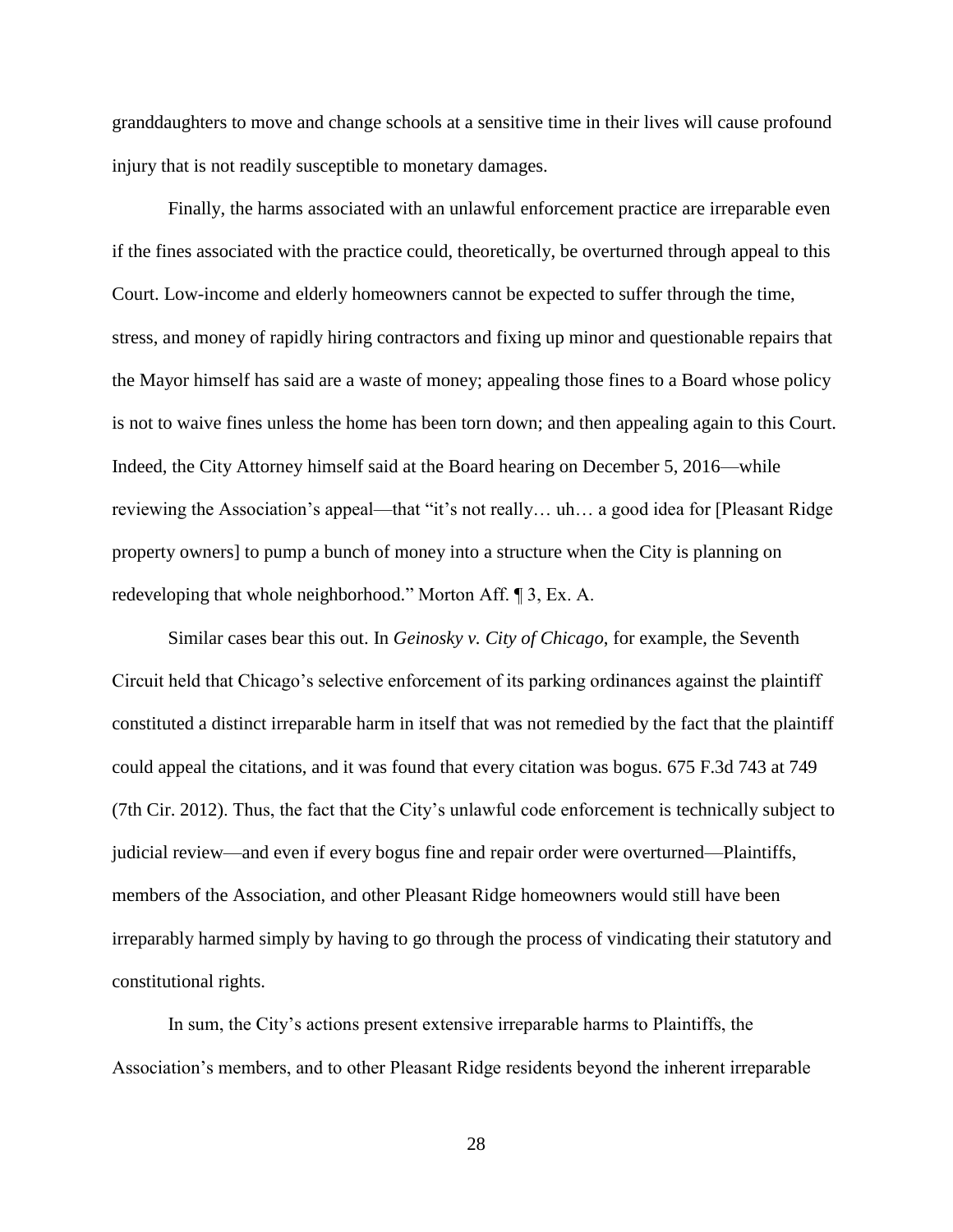harm inflicted by the sheer illegality of the City's actions. Thus, Plaintiffs have satisfied the irreparable-harm prong of the preliminary-injunction test.

### **V. The Balance of Hardships Favors Granting the Injunction.**

The balance of hardships also weighs heavily in favor of granting the injunction. The City is threatening a financially vulnerable population with economic and emotional ruin if they do not acquiesce in the City's plans to destroy the only neighborhood where they can afford to live. The City is not actually concerned about code violations, as is evident in its allowing hundreds of tenants to continue to live in the Neace LLC's 140 properties with no enforcement against the LLC. Suffering through the City's illegal code enforcement, not to mention losing one's home, with no reasonable likelihood of finding another, are extreme hardships that far outweigh any "hardships" the City might experience by delaying its plans.<sup>9</sup>

## **VI. The Public Interest Favors Granting the Injunction.**

 $\overline{a}$ 

Because the City's actions are illegal and unconstitutional, the public interest automatically favors the preliminary injunction. The public has no interest in the perpetuation of illegal and unconstitutional government conduct. *Baskin v. Bogan*, 983 F. Supp. 2d 1021, 1029 (S.D. Ind. 2014) ("The State does not have a valid interest in upholding and applying a law that violates these constitutional guarantees."). As will be discussed in the next section, Plaintiffs ask the Court to enter a preliminary injunction that simply orders the City to obey its ordinances, Indiana law, and the state and federal constitutions. The public cannot possibly have any interest that is contrary to that.

 $9^9$  The City can mitigate even the trivial harm that delay causes because the Neace LLC can begin redevelopment on the roughly 140 properties it has already acquired via the City's unlawful code-enforcement scheme.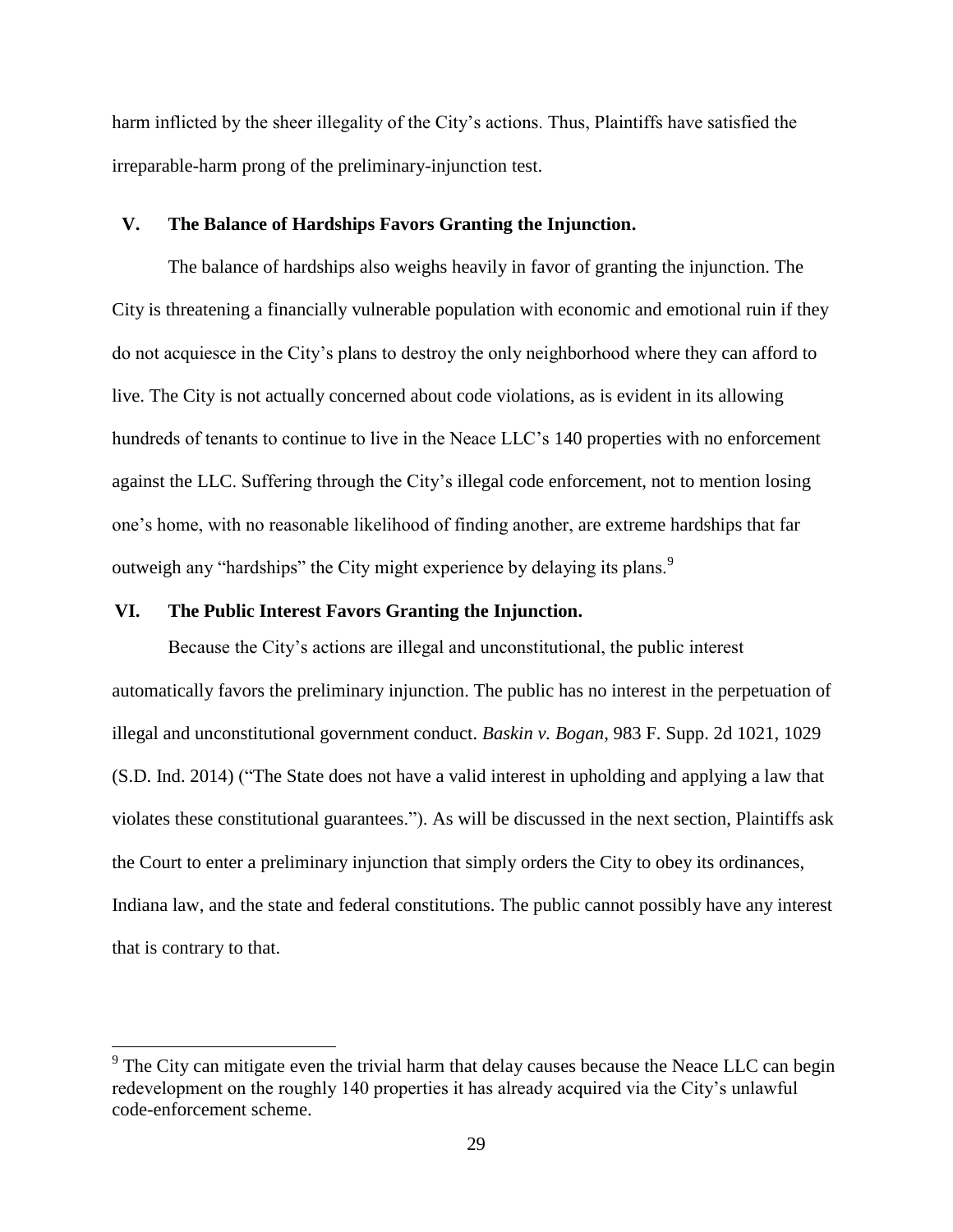The public interest also favors a preliminary injunction to avoid an avalanche of duplicative litigation in this Court. As Plaintiffs have demonstrated, the City has engaged in a widespread pattern of illegal and unconstitutional code enforcement. Any future citations issued under this pattern will almost certainly be overturned on appeal to this Court, after much time, stress, and expense suffered by the property owners. The public's interest in judicial economy favors a preliminary injunction preventing the City from enforcing its code in an illegal and unconstitutional manner because that pattern of enforcement is going to generate at least dozens of costly appeals that will needlessly tax the resources of this Court and its personnel. It makes more sense to enjoin the City now rather than deal with dozens of separate appeals later.

#### **VII. The Scope of Preliminary Injunctive Relief.**

Plaintiffs seek an injunction to prevent the illegal and unconstitutional enforcement of the property-maintenance code while this case is pending. The terms of the injunction are included in the proposed order, but Plaintiffs will summarize them here. Plaintiffs ask that the injunction separately address both the illegality of the City's conduct and its unconstitutionality.

With respect to illegality, Plaintiffs ask that the City be required to enforce the propertymaintenance code in a manner that conforms to the plain language of the ordinance and Indiana's Unsafe Building Law. In a nutshell, this means that the Association, its members, and similarly situated property owners in Pleasant Ridge must be given written notice of alleged deficiencies. That written notice must provide a time period that is reasonable and sufficient to perform corrections, and cannot be arbitrarily short (such as ten days for work that will, of necessity, require more than ten days). Neither the City nor its agents such as Building Inspector Jackson can impose immediate fines or fines that accumulate daily. A property owner may be deemed guilty of a civil offense only based on a willful failure to perform corrections required in a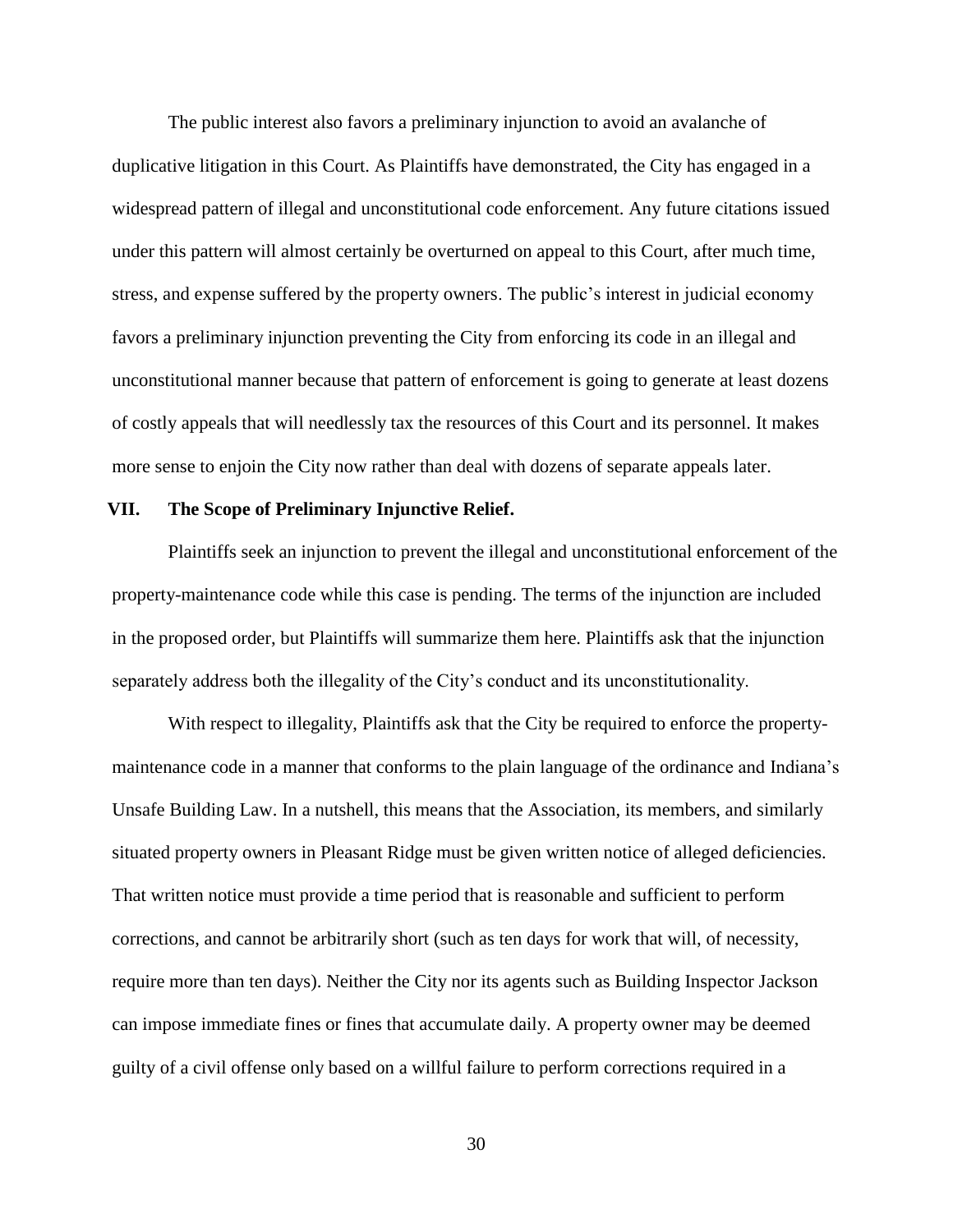written order. The Resolution forbidding the City from reducing or waiving fines should also be enjoined because it conflicts facially with the Unsafe Building Law, which expressly states that a "hearing authority" may "reduc[e] or strik[e] the civil penalty." Ind. Code  $\S 36-7-9-$  (e). Finally, a civil penalty for willfully failing to comply with a written order may not exceed \$5,000.

With respect to unconstitutionality, Plaintiffs ask that the City be preliminarily enjoined from enforcing the property-maintenance code any differently against the Neace LLC or any other private developer than against other Pleasant Ridge property owners, such as Plaintiffs. There is no rational relationship between the government's interest in enforcing the code for public health and safety, and the City's policy of ignoring the largest landowner in Pleasant Ridge (the Neace LLC) while expecting individual homeowners to repair alleged deficiencies and pay fines for not doing so.

#### **CONCLUSION**

The City is ignoring its own ordinance, state law, and the state and U.S. constitutions in order to force mostly vulnerable people of modest income to sell to a wealthy developer for pennies on the dollar. Plaintiffs, the Association's members, and other Pleasant Ridge property owners are in imminent danger of the City moving on to them. Plaintiffs ask this Court to issue a preliminary injunction to stop the City from continuing its illegal and unconstitutional policy while this case is pending.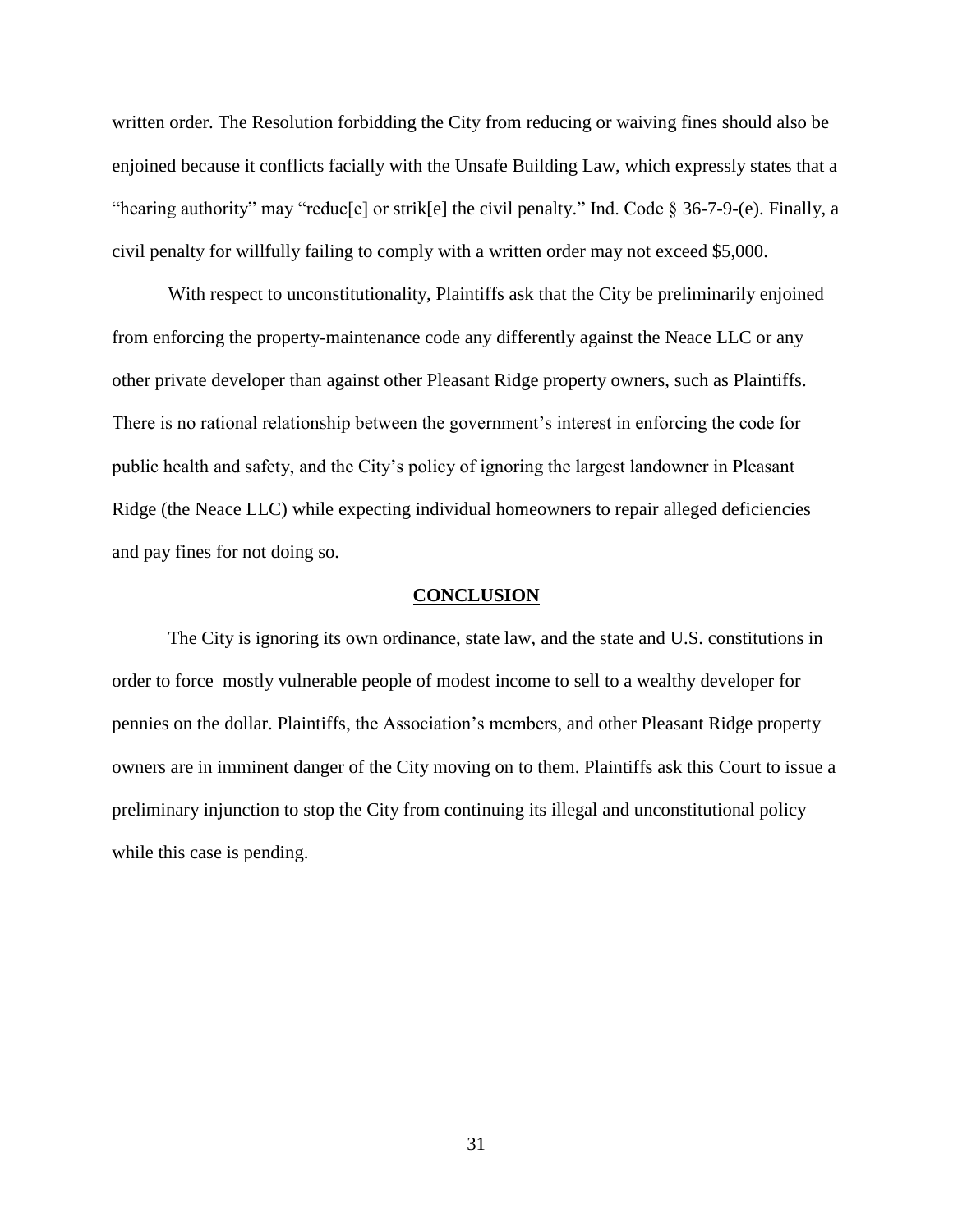Dated: February 10, 2017 Respectfully submitted,

\_s/Stephen W. Voelker Stephen W. Voelker, No. 625-10 VOELKER LAW OFFICE 417 East Court Avenue P. O. Box 1446 Jeffersonville, Indiana 47131-1446 (812) 284-1446 (812) 284-6450 Fax

Matthew R. Miller\* INSTITUTE FOR JUSTICE 816 Congress Avenue, Suite 960 Austin, Texas 78701-2475 (512) 480-5936 (512) 480-5937 Fax

Anthony B. Sanders\* INSTITUTE FOR JUSTICE 520 Nicollet Mall, Suite 550 Minneapolis, Minnesota 55402-2626 (612) 435-3451 (612) 435-5875 Fax

Jeffrey H. Redfern\* INSTITUTE FOR JUSTICE 901 North Glebe Road, Suite 900 Arlington, Virginia 22203-1854 (703) 682-9320 (703) 682-9321 Fax

*Attorneys for Plaintiff*

\*Verified Petitions for Temporary Admission pending.